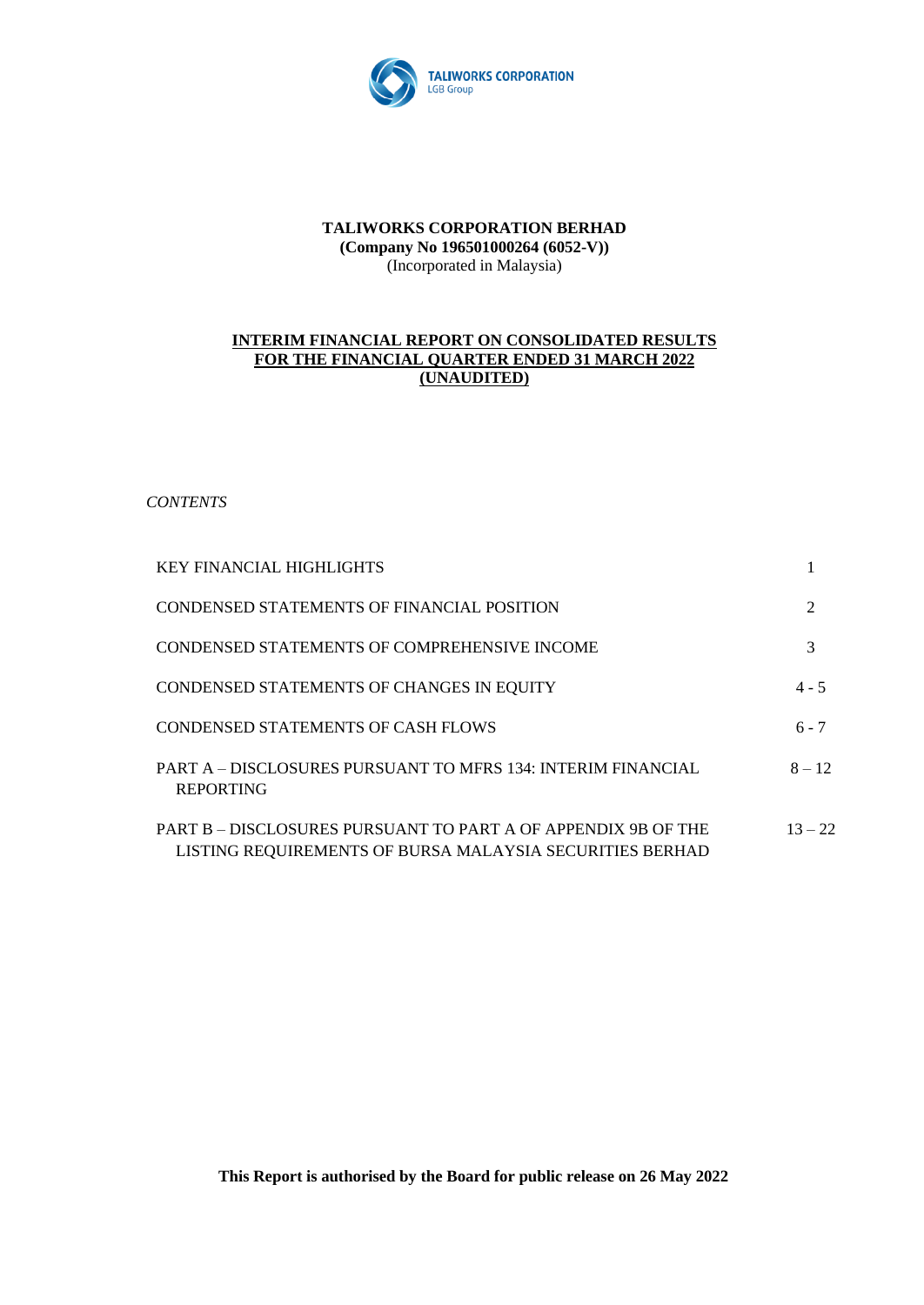### **KEY FINANCIAL HIGHLIGHTS**

|                                          | 3 months ended 31 March |           |                 |  |  |
|------------------------------------------|-------------------------|-----------|-----------------|--|--|
| $(in RM'000 unless specified otherwise)$ | 2022                    | 2021      | (% )            |  |  |
|                                          | unaudited               | unaudited | #               |  |  |
| Revenue                                  | 74.846                  | 65,619    | -14             |  |  |
| Gross profit                             | 28,537                  | 25,613    | $\uparrow$ 11   |  |  |
| Profit before taxation ("PBT")           | 17,041                  | 16,727    | $\overline{2}$  |  |  |
| Profit for the period                    | 11,498                  | 13,761    | $\downarrow$ 16 |  |  |
| Earnings per share ("EPS") (sen)         | 0.53                    | 0.61      | -13             |  |  |
| Dividends per share (sen)                | 1.65                    | 1.65      |                 |  |  |

- *# approximate, to the nearest digit*
- The Group posted revenue of RM74.85 million, an increase of 14% or RM9.23 million compared to the corresponding period attributable to higher revenue from all the business segments.
- The increase in revenue in the water treatment, supply and distribution segment was primarily due to higher metered sales and electricity and chemical rebates from the Sungai Selangor Water Treatment Plant Phase 1 **("SSP1")** operations due to higher electricity and chemical cost in the current quarter. The higher electricity cost is mainly due to Imbalance Cost Pass-Through ("**ICPT**") surcharge imposed by Tenaga Nasional Berhad ("**TNB**") with effect from 1 February 2022. Apart from that, the increase in the Group revenue was also contributed by the toll business segment on account of higher Average Daily Traffic ("**ADT**") as well as contribution from the Rasau Projects (referred to in Note B1) secured from Pengurusan Air Selangor Sdn. Bhd in the previous quarter.
- In line with higher revenue, the Group registered a higher gross profit by 11% or RM2.92 million.
- PBT saw an increase by 2% or by RM0.32 million to RM17.04 million. The higher PBT was attributable to higher fair value measurement on the Group's investments designated at fair value through profit or loss ("**FVTPL**") and lower administrative expenses. However, the higher PBT was impacted by lower net returns from interest income, dividend and net gain on redemption from investments designated at FVTPL due to reduction in cash reserves as well as share of losses from associates.
- Profit for the period was lower by 16% or by RM2.26 million attributable to higher tax expense during the financial period due to expiry of tax waiver enjoyed by Grand Saga Sdn Bhd (**"Grand Saga"**) on 31 December 2021.
- EPS decreased by 13%, reflecting lower profit attributable to shareholders of the Company.
- The Board is pleased to declare a first interim single-tier dividend of 1.65 sen per ordinary share amounting to approximately RM33.26 million in respect of the financial year ending 31 December 2022 to be payable on 30 June 2022.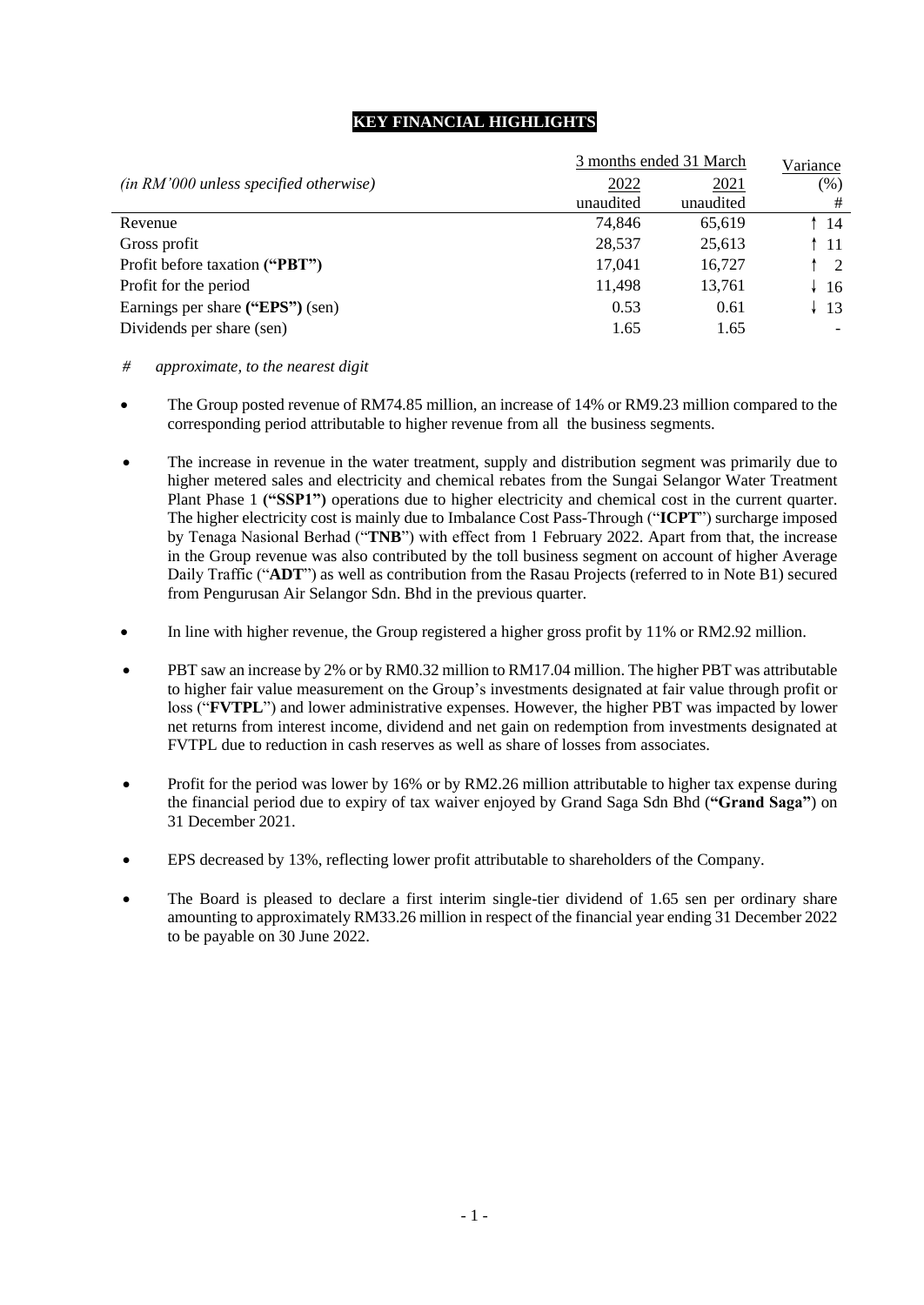# **CONDENSED STATEMENTS OF FINANCIAL POSITION**

| RM'000<br>RM'000<br><b>Note</b><br>(Unaudited)<br>(Audited)<br><b>ASSETS</b><br>6,471<br>Property, plant and equipment<br>6,133<br>Right-of-use assets<br>9,228<br>9,843<br>102<br>Investment properties<br>212<br>Intangible assets<br>1,009,846<br>1,016,966<br>68,148<br>Investment in joint venture<br>67,601<br>Investment in associates<br>150,711<br>153,123<br>Other investment<br>240<br>240<br>Goodwill on consolidation<br>129,385<br>129,385<br>18,379<br>Long-term other receivable<br>18,379<br><b>B12</b><br>17,545<br>48,449<br>Deposits, cash and bank balances<br>1,410,055<br><b>Total Non-Current Assets</b><br>1,450,331<br>Inventories<br>3,135<br>2,287<br>2,888<br>6,581<br>Amount due from contract customers<br>50,523<br>Trade receivables<br>52,955<br>11,346<br>Other receivables, deposits and prepayments<br>14,162<br>12,587<br>12,678<br>Tax recoverable<br>Investments designated at fair value through profit<br><b>B12</b><br>310,398<br>346,443<br>or loss<br><b>B12</b><br>62,228<br>Deposits, cash and bank balances<br>56,909<br>492,086<br>453,034<br>Assets held-for-sale<br><b>B13</b><br>804<br>694<br><b>Total Current Assets</b><br>453,838<br>492,780<br><b>TOTAL ASSETS</b><br>1,943,111<br>1,863,893<br><b>EQUITY AND LIABILITIES</b><br>Share capital<br>438,354<br>438,354<br>Merger deficit<br>(71,500)<br>(71,500)<br>Retained earnings<br>515,272<br>537,949<br>904,803<br><b>Total Equity Attributable to Owners of the Company</b><br>882,126<br>Non-controlling interests<br>253,560<br>252,646<br><b>Total Equity</b><br>1,135,686<br>1,157,449<br><b>LIABILITIES</b><br>Long-term borrowings<br>B7<br>298,630<br>328,540<br>Lease liabilities<br>9,950<br>9,950<br>893<br>Long-term trade payables<br>463<br>Provisions<br>26,168<br>24,952<br>77,790<br>Deferred income<br>77,790<br>Deferred tax liabilities<br>232,486<br>234,196<br>645,487<br><b>Total Non-Current Liabilities</b><br>676,321<br>22,596<br>41,516<br>Trade payables<br>Other payables and accruals<br>13,120<br>17,624<br>Amounts due to contract customers<br>415<br>Provisions<br>444<br>563<br>30,000<br>Short-term borrowings<br>B7<br>30,000<br>Lease liabilities<br>2,006<br>2,675<br>Deferred income<br>14,864<br>11,199<br>Tax liabilities<br>2,099<br>2,940<br><b>Total Current Liabilities</b><br>109,341<br>82,720<br><b>TOTAL LIABILITIES</b><br>785,662<br>728,207<br><b>TOTAL EQUITY AND LIABILITIES</b><br>1,863,893<br>1,943,111 |  | 31 Mar 2022 | 31 Dec 2021 |
|----------------------------------------------------------------------------------------------------------------------------------------------------------------------------------------------------------------------------------------------------------------------------------------------------------------------------------------------------------------------------------------------------------------------------------------------------------------------------------------------------------------------------------------------------------------------------------------------------------------------------------------------------------------------------------------------------------------------------------------------------------------------------------------------------------------------------------------------------------------------------------------------------------------------------------------------------------------------------------------------------------------------------------------------------------------------------------------------------------------------------------------------------------------------------------------------------------------------------------------------------------------------------------------------------------------------------------------------------------------------------------------------------------------------------------------------------------------------------------------------------------------------------------------------------------------------------------------------------------------------------------------------------------------------------------------------------------------------------------------------------------------------------------------------------------------------------------------------------------------------------------------------------------------------------------------------------------------------------------------------------------------------------------------------------------------------------------------------------------------------------------------------------------------------------------------------------------------------------------------------------------------------------------------------------------------------------------------------------------------------------------------------------------------------------------------------------------------------------------|--|-------------|-------------|
|                                                                                                                                                                                                                                                                                                                                                                                                                                                                                                                                                                                                                                                                                                                                                                                                                                                                                                                                                                                                                                                                                                                                                                                                                                                                                                                                                                                                                                                                                                                                                                                                                                                                                                                                                                                                                                                                                                                                                                                                                                                                                                                                                                                                                                                                                                                                                                                                                                                                                  |  |             |             |
|                                                                                                                                                                                                                                                                                                                                                                                                                                                                                                                                                                                                                                                                                                                                                                                                                                                                                                                                                                                                                                                                                                                                                                                                                                                                                                                                                                                                                                                                                                                                                                                                                                                                                                                                                                                                                                                                                                                                                                                                                                                                                                                                                                                                                                                                                                                                                                                                                                                                                  |  |             |             |
|                                                                                                                                                                                                                                                                                                                                                                                                                                                                                                                                                                                                                                                                                                                                                                                                                                                                                                                                                                                                                                                                                                                                                                                                                                                                                                                                                                                                                                                                                                                                                                                                                                                                                                                                                                                                                                                                                                                                                                                                                                                                                                                                                                                                                                                                                                                                                                                                                                                                                  |  |             |             |
|                                                                                                                                                                                                                                                                                                                                                                                                                                                                                                                                                                                                                                                                                                                                                                                                                                                                                                                                                                                                                                                                                                                                                                                                                                                                                                                                                                                                                                                                                                                                                                                                                                                                                                                                                                                                                                                                                                                                                                                                                                                                                                                                                                                                                                                                                                                                                                                                                                                                                  |  |             |             |
|                                                                                                                                                                                                                                                                                                                                                                                                                                                                                                                                                                                                                                                                                                                                                                                                                                                                                                                                                                                                                                                                                                                                                                                                                                                                                                                                                                                                                                                                                                                                                                                                                                                                                                                                                                                                                                                                                                                                                                                                                                                                                                                                                                                                                                                                                                                                                                                                                                                                                  |  |             |             |
|                                                                                                                                                                                                                                                                                                                                                                                                                                                                                                                                                                                                                                                                                                                                                                                                                                                                                                                                                                                                                                                                                                                                                                                                                                                                                                                                                                                                                                                                                                                                                                                                                                                                                                                                                                                                                                                                                                                                                                                                                                                                                                                                                                                                                                                                                                                                                                                                                                                                                  |  |             |             |
|                                                                                                                                                                                                                                                                                                                                                                                                                                                                                                                                                                                                                                                                                                                                                                                                                                                                                                                                                                                                                                                                                                                                                                                                                                                                                                                                                                                                                                                                                                                                                                                                                                                                                                                                                                                                                                                                                                                                                                                                                                                                                                                                                                                                                                                                                                                                                                                                                                                                                  |  |             |             |
|                                                                                                                                                                                                                                                                                                                                                                                                                                                                                                                                                                                                                                                                                                                                                                                                                                                                                                                                                                                                                                                                                                                                                                                                                                                                                                                                                                                                                                                                                                                                                                                                                                                                                                                                                                                                                                                                                                                                                                                                                                                                                                                                                                                                                                                                                                                                                                                                                                                                                  |  |             |             |
|                                                                                                                                                                                                                                                                                                                                                                                                                                                                                                                                                                                                                                                                                                                                                                                                                                                                                                                                                                                                                                                                                                                                                                                                                                                                                                                                                                                                                                                                                                                                                                                                                                                                                                                                                                                                                                                                                                                                                                                                                                                                                                                                                                                                                                                                                                                                                                                                                                                                                  |  |             |             |
|                                                                                                                                                                                                                                                                                                                                                                                                                                                                                                                                                                                                                                                                                                                                                                                                                                                                                                                                                                                                                                                                                                                                                                                                                                                                                                                                                                                                                                                                                                                                                                                                                                                                                                                                                                                                                                                                                                                                                                                                                                                                                                                                                                                                                                                                                                                                                                                                                                                                                  |  |             |             |
|                                                                                                                                                                                                                                                                                                                                                                                                                                                                                                                                                                                                                                                                                                                                                                                                                                                                                                                                                                                                                                                                                                                                                                                                                                                                                                                                                                                                                                                                                                                                                                                                                                                                                                                                                                                                                                                                                                                                                                                                                                                                                                                                                                                                                                                                                                                                                                                                                                                                                  |  |             |             |
|                                                                                                                                                                                                                                                                                                                                                                                                                                                                                                                                                                                                                                                                                                                                                                                                                                                                                                                                                                                                                                                                                                                                                                                                                                                                                                                                                                                                                                                                                                                                                                                                                                                                                                                                                                                                                                                                                                                                                                                                                                                                                                                                                                                                                                                                                                                                                                                                                                                                                  |  |             |             |
|                                                                                                                                                                                                                                                                                                                                                                                                                                                                                                                                                                                                                                                                                                                                                                                                                                                                                                                                                                                                                                                                                                                                                                                                                                                                                                                                                                                                                                                                                                                                                                                                                                                                                                                                                                                                                                                                                                                                                                                                                                                                                                                                                                                                                                                                                                                                                                                                                                                                                  |  |             |             |
|                                                                                                                                                                                                                                                                                                                                                                                                                                                                                                                                                                                                                                                                                                                                                                                                                                                                                                                                                                                                                                                                                                                                                                                                                                                                                                                                                                                                                                                                                                                                                                                                                                                                                                                                                                                                                                                                                                                                                                                                                                                                                                                                                                                                                                                                                                                                                                                                                                                                                  |  |             |             |
|                                                                                                                                                                                                                                                                                                                                                                                                                                                                                                                                                                                                                                                                                                                                                                                                                                                                                                                                                                                                                                                                                                                                                                                                                                                                                                                                                                                                                                                                                                                                                                                                                                                                                                                                                                                                                                                                                                                                                                                                                                                                                                                                                                                                                                                                                                                                                                                                                                                                                  |  |             |             |
|                                                                                                                                                                                                                                                                                                                                                                                                                                                                                                                                                                                                                                                                                                                                                                                                                                                                                                                                                                                                                                                                                                                                                                                                                                                                                                                                                                                                                                                                                                                                                                                                                                                                                                                                                                                                                                                                                                                                                                                                                                                                                                                                                                                                                                                                                                                                                                                                                                                                                  |  |             |             |
|                                                                                                                                                                                                                                                                                                                                                                                                                                                                                                                                                                                                                                                                                                                                                                                                                                                                                                                                                                                                                                                                                                                                                                                                                                                                                                                                                                                                                                                                                                                                                                                                                                                                                                                                                                                                                                                                                                                                                                                                                                                                                                                                                                                                                                                                                                                                                                                                                                                                                  |  |             |             |
|                                                                                                                                                                                                                                                                                                                                                                                                                                                                                                                                                                                                                                                                                                                                                                                                                                                                                                                                                                                                                                                                                                                                                                                                                                                                                                                                                                                                                                                                                                                                                                                                                                                                                                                                                                                                                                                                                                                                                                                                                                                                                                                                                                                                                                                                                                                                                                                                                                                                                  |  |             |             |
|                                                                                                                                                                                                                                                                                                                                                                                                                                                                                                                                                                                                                                                                                                                                                                                                                                                                                                                                                                                                                                                                                                                                                                                                                                                                                                                                                                                                                                                                                                                                                                                                                                                                                                                                                                                                                                                                                                                                                                                                                                                                                                                                                                                                                                                                                                                                                                                                                                                                                  |  |             |             |
|                                                                                                                                                                                                                                                                                                                                                                                                                                                                                                                                                                                                                                                                                                                                                                                                                                                                                                                                                                                                                                                                                                                                                                                                                                                                                                                                                                                                                                                                                                                                                                                                                                                                                                                                                                                                                                                                                                                                                                                                                                                                                                                                                                                                                                                                                                                                                                                                                                                                                  |  |             |             |
|                                                                                                                                                                                                                                                                                                                                                                                                                                                                                                                                                                                                                                                                                                                                                                                                                                                                                                                                                                                                                                                                                                                                                                                                                                                                                                                                                                                                                                                                                                                                                                                                                                                                                                                                                                                                                                                                                                                                                                                                                                                                                                                                                                                                                                                                                                                                                                                                                                                                                  |  |             |             |
|                                                                                                                                                                                                                                                                                                                                                                                                                                                                                                                                                                                                                                                                                                                                                                                                                                                                                                                                                                                                                                                                                                                                                                                                                                                                                                                                                                                                                                                                                                                                                                                                                                                                                                                                                                                                                                                                                                                                                                                                                                                                                                                                                                                                                                                                                                                                                                                                                                                                                  |  |             |             |
|                                                                                                                                                                                                                                                                                                                                                                                                                                                                                                                                                                                                                                                                                                                                                                                                                                                                                                                                                                                                                                                                                                                                                                                                                                                                                                                                                                                                                                                                                                                                                                                                                                                                                                                                                                                                                                                                                                                                                                                                                                                                                                                                                                                                                                                                                                                                                                                                                                                                                  |  |             |             |
|                                                                                                                                                                                                                                                                                                                                                                                                                                                                                                                                                                                                                                                                                                                                                                                                                                                                                                                                                                                                                                                                                                                                                                                                                                                                                                                                                                                                                                                                                                                                                                                                                                                                                                                                                                                                                                                                                                                                                                                                                                                                                                                                                                                                                                                                                                                                                                                                                                                                                  |  |             |             |
|                                                                                                                                                                                                                                                                                                                                                                                                                                                                                                                                                                                                                                                                                                                                                                                                                                                                                                                                                                                                                                                                                                                                                                                                                                                                                                                                                                                                                                                                                                                                                                                                                                                                                                                                                                                                                                                                                                                                                                                                                                                                                                                                                                                                                                                                                                                                                                                                                                                                                  |  |             |             |
|                                                                                                                                                                                                                                                                                                                                                                                                                                                                                                                                                                                                                                                                                                                                                                                                                                                                                                                                                                                                                                                                                                                                                                                                                                                                                                                                                                                                                                                                                                                                                                                                                                                                                                                                                                                                                                                                                                                                                                                                                                                                                                                                                                                                                                                                                                                                                                                                                                                                                  |  |             |             |
|                                                                                                                                                                                                                                                                                                                                                                                                                                                                                                                                                                                                                                                                                                                                                                                                                                                                                                                                                                                                                                                                                                                                                                                                                                                                                                                                                                                                                                                                                                                                                                                                                                                                                                                                                                                                                                                                                                                                                                                                                                                                                                                                                                                                                                                                                                                                                                                                                                                                                  |  |             |             |
|                                                                                                                                                                                                                                                                                                                                                                                                                                                                                                                                                                                                                                                                                                                                                                                                                                                                                                                                                                                                                                                                                                                                                                                                                                                                                                                                                                                                                                                                                                                                                                                                                                                                                                                                                                                                                                                                                                                                                                                                                                                                                                                                                                                                                                                                                                                                                                                                                                                                                  |  |             |             |
|                                                                                                                                                                                                                                                                                                                                                                                                                                                                                                                                                                                                                                                                                                                                                                                                                                                                                                                                                                                                                                                                                                                                                                                                                                                                                                                                                                                                                                                                                                                                                                                                                                                                                                                                                                                                                                                                                                                                                                                                                                                                                                                                                                                                                                                                                                                                                                                                                                                                                  |  |             |             |
|                                                                                                                                                                                                                                                                                                                                                                                                                                                                                                                                                                                                                                                                                                                                                                                                                                                                                                                                                                                                                                                                                                                                                                                                                                                                                                                                                                                                                                                                                                                                                                                                                                                                                                                                                                                                                                                                                                                                                                                                                                                                                                                                                                                                                                                                                                                                                                                                                                                                                  |  |             |             |
|                                                                                                                                                                                                                                                                                                                                                                                                                                                                                                                                                                                                                                                                                                                                                                                                                                                                                                                                                                                                                                                                                                                                                                                                                                                                                                                                                                                                                                                                                                                                                                                                                                                                                                                                                                                                                                                                                                                                                                                                                                                                                                                                                                                                                                                                                                                                                                                                                                                                                  |  |             |             |
|                                                                                                                                                                                                                                                                                                                                                                                                                                                                                                                                                                                                                                                                                                                                                                                                                                                                                                                                                                                                                                                                                                                                                                                                                                                                                                                                                                                                                                                                                                                                                                                                                                                                                                                                                                                                                                                                                                                                                                                                                                                                                                                                                                                                                                                                                                                                                                                                                                                                                  |  |             |             |
|                                                                                                                                                                                                                                                                                                                                                                                                                                                                                                                                                                                                                                                                                                                                                                                                                                                                                                                                                                                                                                                                                                                                                                                                                                                                                                                                                                                                                                                                                                                                                                                                                                                                                                                                                                                                                                                                                                                                                                                                                                                                                                                                                                                                                                                                                                                                                                                                                                                                                  |  |             |             |
|                                                                                                                                                                                                                                                                                                                                                                                                                                                                                                                                                                                                                                                                                                                                                                                                                                                                                                                                                                                                                                                                                                                                                                                                                                                                                                                                                                                                                                                                                                                                                                                                                                                                                                                                                                                                                                                                                                                                                                                                                                                                                                                                                                                                                                                                                                                                                                                                                                                                                  |  |             |             |
|                                                                                                                                                                                                                                                                                                                                                                                                                                                                                                                                                                                                                                                                                                                                                                                                                                                                                                                                                                                                                                                                                                                                                                                                                                                                                                                                                                                                                                                                                                                                                                                                                                                                                                                                                                                                                                                                                                                                                                                                                                                                                                                                                                                                                                                                                                                                                                                                                                                                                  |  |             |             |
|                                                                                                                                                                                                                                                                                                                                                                                                                                                                                                                                                                                                                                                                                                                                                                                                                                                                                                                                                                                                                                                                                                                                                                                                                                                                                                                                                                                                                                                                                                                                                                                                                                                                                                                                                                                                                                                                                                                                                                                                                                                                                                                                                                                                                                                                                                                                                                                                                                                                                  |  |             |             |
|                                                                                                                                                                                                                                                                                                                                                                                                                                                                                                                                                                                                                                                                                                                                                                                                                                                                                                                                                                                                                                                                                                                                                                                                                                                                                                                                                                                                                                                                                                                                                                                                                                                                                                                                                                                                                                                                                                                                                                                                                                                                                                                                                                                                                                                                                                                                                                                                                                                                                  |  |             |             |
|                                                                                                                                                                                                                                                                                                                                                                                                                                                                                                                                                                                                                                                                                                                                                                                                                                                                                                                                                                                                                                                                                                                                                                                                                                                                                                                                                                                                                                                                                                                                                                                                                                                                                                                                                                                                                                                                                                                                                                                                                                                                                                                                                                                                                                                                                                                                                                                                                                                                                  |  |             |             |
|                                                                                                                                                                                                                                                                                                                                                                                                                                                                                                                                                                                                                                                                                                                                                                                                                                                                                                                                                                                                                                                                                                                                                                                                                                                                                                                                                                                                                                                                                                                                                                                                                                                                                                                                                                                                                                                                                                                                                                                                                                                                                                                                                                                                                                                                                                                                                                                                                                                                                  |  |             |             |
|                                                                                                                                                                                                                                                                                                                                                                                                                                                                                                                                                                                                                                                                                                                                                                                                                                                                                                                                                                                                                                                                                                                                                                                                                                                                                                                                                                                                                                                                                                                                                                                                                                                                                                                                                                                                                                                                                                                                                                                                                                                                                                                                                                                                                                                                                                                                                                                                                                                                                  |  |             |             |
|                                                                                                                                                                                                                                                                                                                                                                                                                                                                                                                                                                                                                                                                                                                                                                                                                                                                                                                                                                                                                                                                                                                                                                                                                                                                                                                                                                                                                                                                                                                                                                                                                                                                                                                                                                                                                                                                                                                                                                                                                                                                                                                                                                                                                                                                                                                                                                                                                                                                                  |  |             |             |
|                                                                                                                                                                                                                                                                                                                                                                                                                                                                                                                                                                                                                                                                                                                                                                                                                                                                                                                                                                                                                                                                                                                                                                                                                                                                                                                                                                                                                                                                                                                                                                                                                                                                                                                                                                                                                                                                                                                                                                                                                                                                                                                                                                                                                                                                                                                                                                                                                                                                                  |  |             |             |
|                                                                                                                                                                                                                                                                                                                                                                                                                                                                                                                                                                                                                                                                                                                                                                                                                                                                                                                                                                                                                                                                                                                                                                                                                                                                                                                                                                                                                                                                                                                                                                                                                                                                                                                                                                                                                                                                                                                                                                                                                                                                                                                                                                                                                                                                                                                                                                                                                                                                                  |  |             |             |
|                                                                                                                                                                                                                                                                                                                                                                                                                                                                                                                                                                                                                                                                                                                                                                                                                                                                                                                                                                                                                                                                                                                                                                                                                                                                                                                                                                                                                                                                                                                                                                                                                                                                                                                                                                                                                                                                                                                                                                                                                                                                                                                                                                                                                                                                                                                                                                                                                                                                                  |  |             |             |
|                                                                                                                                                                                                                                                                                                                                                                                                                                                                                                                                                                                                                                                                                                                                                                                                                                                                                                                                                                                                                                                                                                                                                                                                                                                                                                                                                                                                                                                                                                                                                                                                                                                                                                                                                                                                                                                                                                                                                                                                                                                                                                                                                                                                                                                                                                                                                                                                                                                                                  |  |             |             |
|                                                                                                                                                                                                                                                                                                                                                                                                                                                                                                                                                                                                                                                                                                                                                                                                                                                                                                                                                                                                                                                                                                                                                                                                                                                                                                                                                                                                                                                                                                                                                                                                                                                                                                                                                                                                                                                                                                                                                                                                                                                                                                                                                                                                                                                                                                                                                                                                                                                                                  |  |             |             |
|                                                                                                                                                                                                                                                                                                                                                                                                                                                                                                                                                                                                                                                                                                                                                                                                                                                                                                                                                                                                                                                                                                                                                                                                                                                                                                                                                                                                                                                                                                                                                                                                                                                                                                                                                                                                                                                                                                                                                                                                                                                                                                                                                                                                                                                                                                                                                                                                                                                                                  |  |             |             |
|                                                                                                                                                                                                                                                                                                                                                                                                                                                                                                                                                                                                                                                                                                                                                                                                                                                                                                                                                                                                                                                                                                                                                                                                                                                                                                                                                                                                                                                                                                                                                                                                                                                                                                                                                                                                                                                                                                                                                                                                                                                                                                                                                                                                                                                                                                                                                                                                                                                                                  |  |             |             |
|                                                                                                                                                                                                                                                                                                                                                                                                                                                                                                                                                                                                                                                                                                                                                                                                                                                                                                                                                                                                                                                                                                                                                                                                                                                                                                                                                                                                                                                                                                                                                                                                                                                                                                                                                                                                                                                                                                                                                                                                                                                                                                                                                                                                                                                                                                                                                                                                                                                                                  |  |             |             |
|                                                                                                                                                                                                                                                                                                                                                                                                                                                                                                                                                                                                                                                                                                                                                                                                                                                                                                                                                                                                                                                                                                                                                                                                                                                                                                                                                                                                                                                                                                                                                                                                                                                                                                                                                                                                                                                                                                                                                                                                                                                                                                                                                                                                                                                                                                                                                                                                                                                                                  |  |             |             |
|                                                                                                                                                                                                                                                                                                                                                                                                                                                                                                                                                                                                                                                                                                                                                                                                                                                                                                                                                                                                                                                                                                                                                                                                                                                                                                                                                                                                                                                                                                                                                                                                                                                                                                                                                                                                                                                                                                                                                                                                                                                                                                                                                                                                                                                                                                                                                                                                                                                                                  |  |             |             |
|                                                                                                                                                                                                                                                                                                                                                                                                                                                                                                                                                                                                                                                                                                                                                                                                                                                                                                                                                                                                                                                                                                                                                                                                                                                                                                                                                                                                                                                                                                                                                                                                                                                                                                                                                                                                                                                                                                                                                                                                                                                                                                                                                                                                                                                                                                                                                                                                                                                                                  |  |             |             |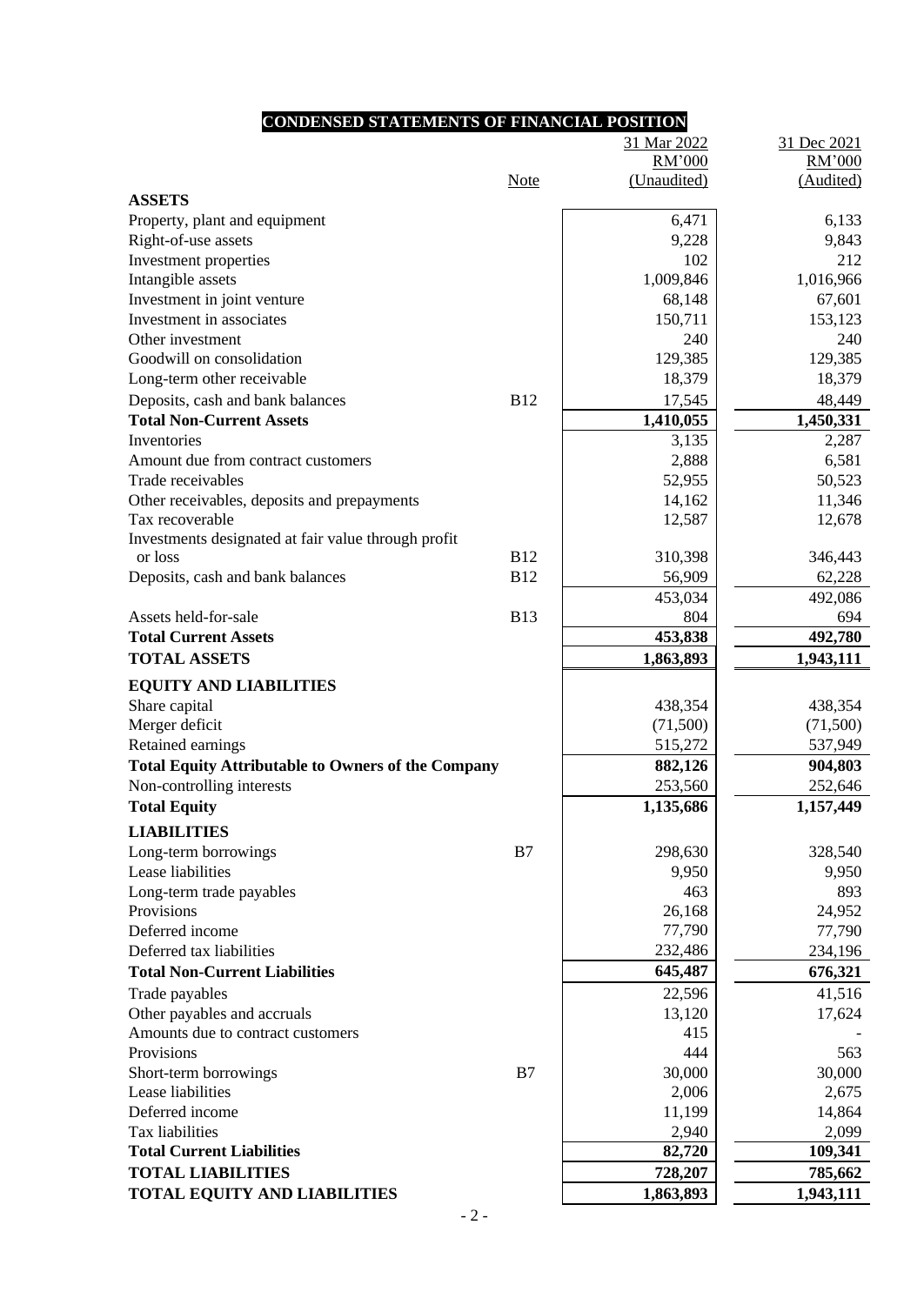### **CONDENSED STATEMENTS OF COMPREHENSIVE INCOME**

|                                                                                  | 3 Months ended<br>31 Mar |                             |                             |  |  |
|----------------------------------------------------------------------------------|--------------------------|-----------------------------|-----------------------------|--|--|
|                                                                                  | <b>Note</b>              | 2022<br>RM'000<br>unaudited | 2021<br>RM'000<br>unaudited |  |  |
| Revenue                                                                          | A5,B1                    | 74,846                      | 65,619                      |  |  |
| Cost of operations                                                               |                          | (46,309)                    | (40,006)                    |  |  |
| <b>Gross profit</b>                                                              |                          | 28,537                      | 25,613                      |  |  |
| Other operating income                                                           |                          | 2,465                       | 2,723                       |  |  |
| Administrative and other expenses                                                |                          | (7, 595)                    | (9,677)                     |  |  |
| <b>Operating profit</b>                                                          |                          | 23,407                      | 18,659                      |  |  |
| Finance costs                                                                    |                          | (4,501)                     | (4,669)                     |  |  |
| Share of results of joint venture                                                |                          | 547                         | 401                         |  |  |
| Share of results of associates                                                   |                          | (2, 412)                    | 2,336                       |  |  |
| Profit before tax                                                                | <b>B4</b>                | 17,041                      | 16,727                      |  |  |
| Income tax expense                                                               | B <sub>5</sub>           | (5,543)                     | (2,966)                     |  |  |
| Profit for the financial period/Total<br>comprehensive income                    |                          | 11,498                      | 13,761                      |  |  |
| Profit for the financial period/<br>Total comprehensive income for the financial |                          |                             |                             |  |  |
| period attributable to:                                                          |                          |                             |                             |  |  |
| Owners of the Company                                                            |                          | 10,584                      | 12,388                      |  |  |
| Non-controlling interests                                                        |                          | 914                         | 1,373                       |  |  |
|                                                                                  |                          | 11,498                      | 13,761                      |  |  |
| Basic and diluted earnings per share<br>attributable to owners of the Company    |                          |                             |                             |  |  |
| (sen per share)                                                                  | <b>B10</b>               | 0.53                        | 0.61                        |  |  |

The Condensed Statements of Comprehensive Income should be read in conjunction with the audited financial statements for the year ended 31 December 2021 and the accompanying significant events and transactions attached to these interim financial statements.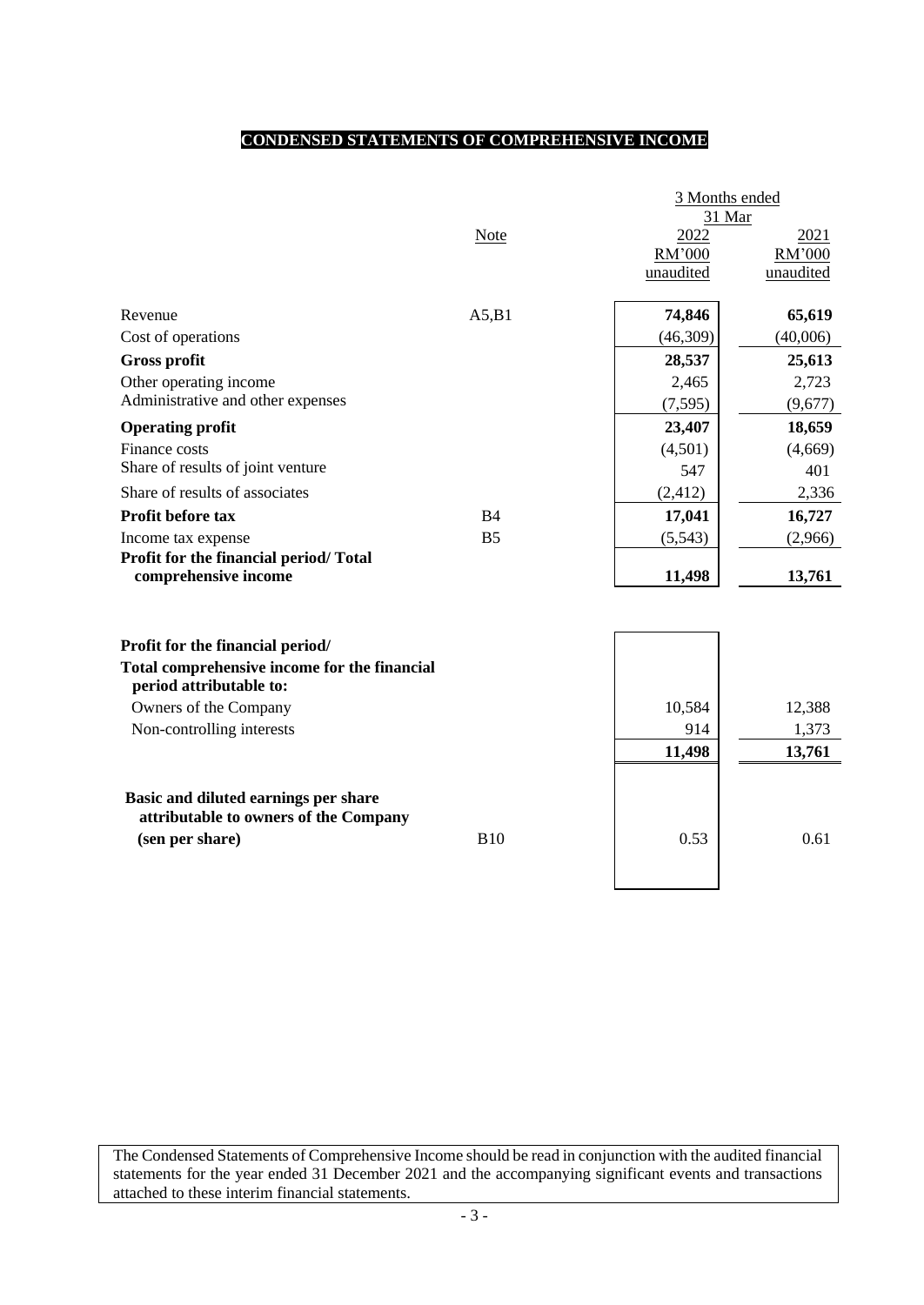# **CONDENSED STATEMENTS OF CHANGES IN EQUITY**

|                                                            | Attributable to Owners of the Company |         |                          |                 |                          |                          |              |  |  |
|------------------------------------------------------------|---------------------------------------|---------|--------------------------|-----------------|--------------------------|--------------------------|--------------|--|--|
|                                                            |                                       |         |                          |                 |                          | $Non-$                   |              |  |  |
|                                                            |                                       | Share   | Merger                   | <b>Retained</b> |                          | controlling              | <b>Total</b> |  |  |
|                                                            | <b>Note</b>                           | capital | deficit                  | earnings        | Total                    | interests                | Equity       |  |  |
|                                                            |                                       | RM'000  | RM'000                   | RM'000          | RM'000                   | RM'000                   | RM'000       |  |  |
| As of 1 January 2022                                       |                                       | 438,354 | (71,500)                 | 537,949         | 904,803                  | 252,646                  | 1,157,449    |  |  |
| Profit for the financial period                            |                                       | ٠       | $\sim$                   | 10,584          | 10,584                   | 914                      | 11,498       |  |  |
| Total comprehensive income for the financial period        |                                       |         | $\sim$                   | 10,584          | 10,584                   | 914                      | 11,498       |  |  |
| <b>Transactions with owners of the Company:</b>            |                                       |         |                          |                 |                          |                          |              |  |  |
| Dividends paid                                             | A7                                    |         |                          | (33,261)        | (33,261)                 |                          | (33,261)     |  |  |
| Dividends paid by a subsidiary to non-controlling interest |                                       | ٠       | $\overline{\phantom{0}}$ |                 | $\overline{\phantom{0}}$ | $\overline{\phantom{a}}$ |              |  |  |
| <b>Total transactions with owners of the Company</b>       |                                       |         | $\sim$                   | (33,261)        | (33,261)                 | $\overline{\phantom{a}}$ | (33,261)     |  |  |
| As of 31 Mar 2022 (unaudited)                              |                                       | 438,354 | (71,500)                 | 515,272         | 882,126                  | 253,560                  | 1,135,686    |  |  |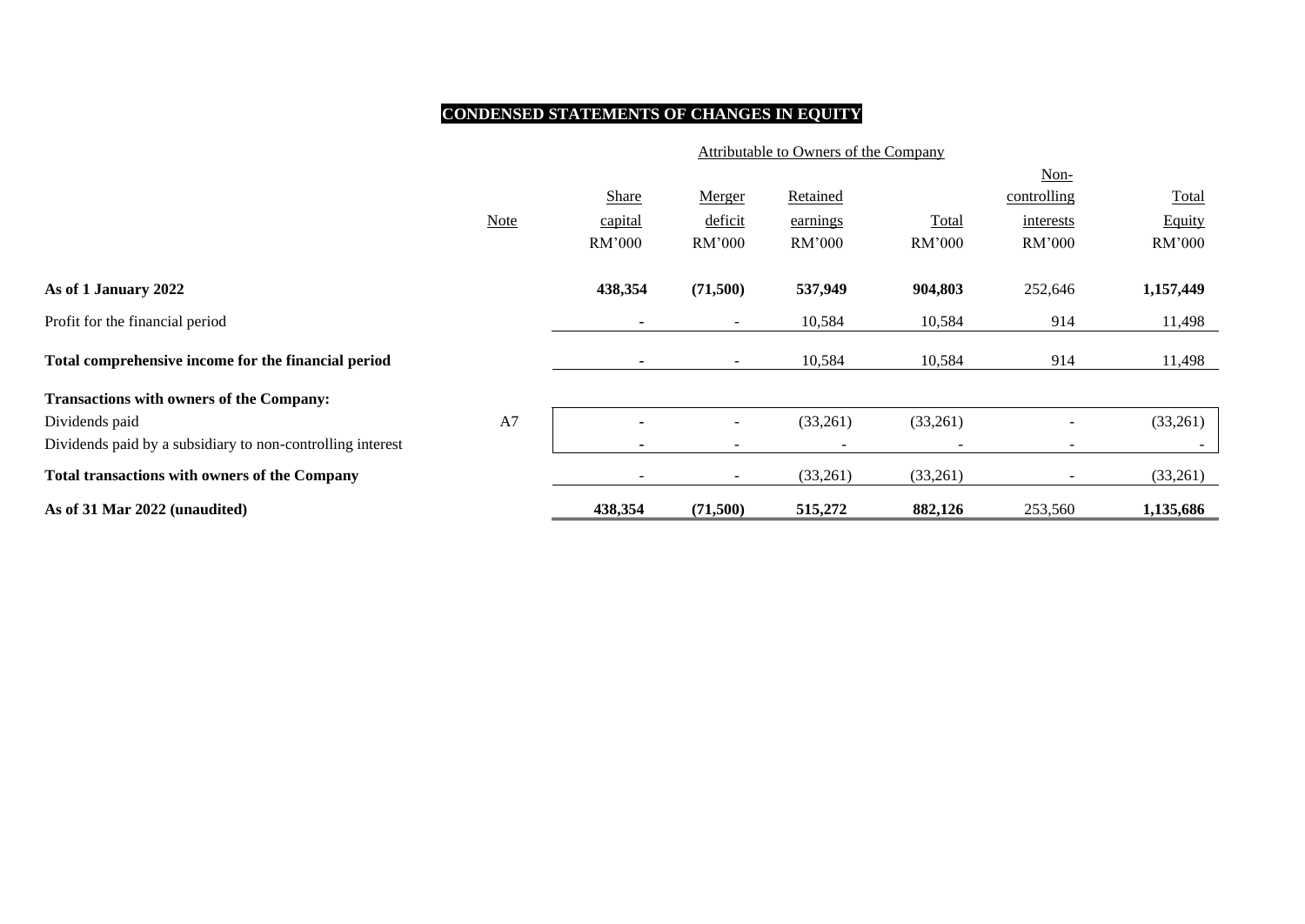## **CONDENSED STATEMENTS OF CHANGES IN EQUITY**

#### Attributable to Owners of the Company

|                                                            |                          |                          |          |                          | Non-        |           |
|------------------------------------------------------------|--------------------------|--------------------------|----------|--------------------------|-------------|-----------|
|                                                            | Share                    | Merger                   | Retained |                          | controlling | Total     |
|                                                            | capital                  | deficit                  | earnings | Total                    | interests   | Equity    |
|                                                            | RM'000                   | RM'000                   | RM'000   | RM'000                   | RM'000      | RM'000    |
| As of 1 January 2021                                       | 438,354                  | (71,500)                 | 592,493  | 959,347                  | 248,385     | 1,207,732 |
| Profit for the financial period                            |                          | $\sim$                   | 12,388   | 12,388                   | 1,373       | 13,761    |
| Total comprehensive income for the financial year          | $\overline{\phantom{a}}$ | $\sim$                   | 12,388   | 12,388                   | 1,373       | 13,761    |
| <b>Transactions with owners of the Company:</b>            |                          |                          |          |                          |             |           |
| Dividend paid                                              |                          | $\sim$                   | (33,261) | (33,261)                 |             | (33,261)  |
| Dividends paid by a subsidiary to non-controlling interest |                          | $\overline{\phantom{a}}$ |          | $\overline{\phantom{a}}$ | (5,880)     | (5,880)   |
| <b>Total transactions with owners of the Company</b>       |                          | $\sim$                   | (33,261) | (33,261)                 | (5,880)     | (39, 141) |
| As of 31 Mar 2021 (unaudited)                              | 438,354                  | (71,500)                 | 571,620  | 938,474                  | 243,878     | 1,182,352 |

The Condensed Statements of Changes in Equity should be read in conjunction with the audited financial statements for the year ended 31 December 2021 and the accompanying significant events and transactions attached to these interim financial statements.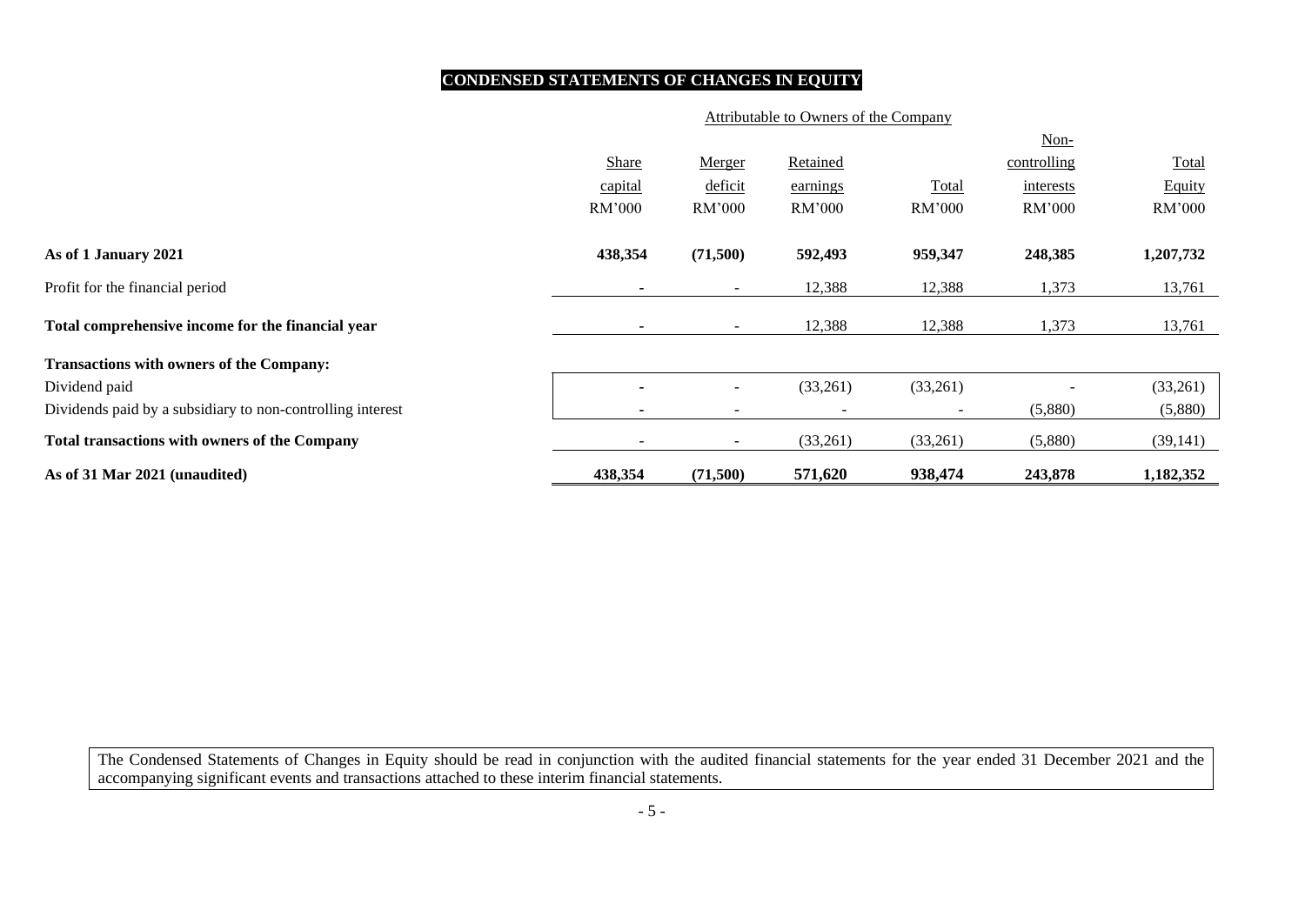# **CONDENSED STATEMENTS OF CASH FLOWS**

|                                                                  | 3 Months    | 3 Months    |
|------------------------------------------------------------------|-------------|-------------|
|                                                                  | ended       | ended       |
|                                                                  | 31 Mar 2022 | 31 Mar 2021 |
|                                                                  | RM'000      | RM'000      |
|                                                                  | unaudited   | unaudited   |
| CASH FLOWS FROM/(USED IN) OPERATING ACTIVITIES                   |             |             |
| Profit before tax                                                | 17,041      | 16,727      |
| Adjustments for:                                                 |             |             |
| Non-cash items                                                   | 6,402       | 1,428       |
| Interest income                                                  | (406)       | (317)       |
| Finance costs                                                    | 4,501       | 4,669       |
| <b>Operating Profit Before Working Capital Changes</b>           | 27,538      | 22,507      |
| Net (increase)/decrease in inventories, amount due from contract |             |             |
| customers, trade and other receivables                           | (2,265)     | 16,262      |
| Net decrease in trade and other payables and deferred income     | (20,031)    | (31,229)    |
| <b>Cash Generated From Operations</b>                            | 5,242       | 7,540       |
| Income tax paid                                                  | (5, 494)    | (3,585)     |
| Income tax refunded                                              | 39          |             |
| <b>Net Cash (Used in)/From Operating Activities</b>              | (213)       | 3,955       |
| CASH FLOWS FROM/(USED IN) INVESTING ACTIVITIES                   |             |             |
| Interest received                                                | 687         | 414         |
| Property, plant and equipment:                                   |             |             |
| - Proceeds from disposal                                         | 112         | 20          |
| - Purchases                                                      | (1,086)     | (8)         |
| Dividend received from an associate                              |             | 60          |
| Investments designated at FVTPL:                                 |             |             |
| - Purchase                                                       | (30, 300)   | (10,000)    |
| - Proceeds from redemption                                       | 67,943      | 32,005      |
| Withdrawals of deposits pledged as security                      | 30,907      | 29,852      |
| <b>Net Cash From Investing Activities</b>                        | 68,263      | 52,343      |
| CASH FLOWS FROM/(USED IN) FINANCING ACTIVITIES                   |             |             |
| Interest paid                                                    | (9, 438)    | (10,095)    |
| Repayment of borrowings                                          | (30,000)    | (30,000)    |
| Repayment of lease liabilities                                   | (669)       | (652)       |
| Dividends paid (Note A7)                                         | (33,261)    | (33,261)    |
| Dividends paid by a subsidiary to non-controlling interests      |             | (5,880)     |
| <b>Net Cash Used In Financing Activities</b>                     | (73,368)    | (79, 888)   |
| NET DECREASE IN CASH AND CASH EQUIVALENTS                        | (5,318)     | (23,590)    |
| CASH AND CASH EQUIVALENTS AT THE BEGINNING OF                    |             |             |
| <b>FINANCIAL YEAR</b>                                            | 62,227      | 64,617      |
| CASH AND CASH EQUIVALENTS AT THE END OF FINANCIAL                |             |             |
| <b>PERIOD</b>                                                    | 56,909      | 41,027      |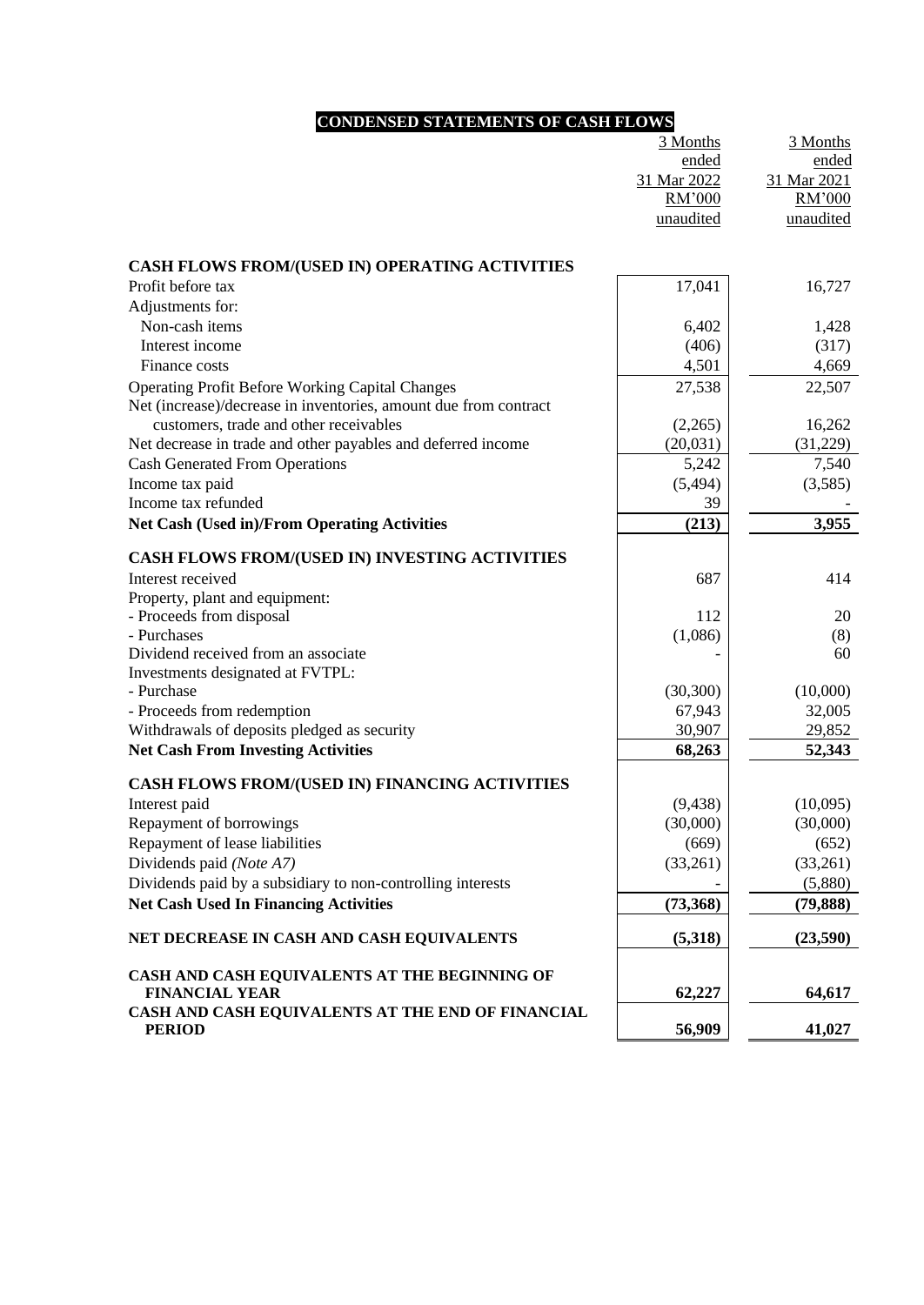# **CONDENSED STATEMENTS OF CASH FLOWS**

|                                                                                                       | 3 Months    | 3 Months    |
|-------------------------------------------------------------------------------------------------------|-------------|-------------|
|                                                                                                       | ended       | ended       |
|                                                                                                       | 31 Mar 2022 | 31 Mar 2021 |
|                                                                                                       | RM'000      | RM'000      |
|                                                                                                       | unaudited   | Audited     |
|                                                                                                       |             |             |
| Cash and cash equivalents comprised the following amounts in the<br>statements of financial position: |             |             |
| Deposits with licensed banks                                                                          | 56,194      | 48,862      |
| Cash and bank balances                                                                                | 18,260      | 15,675      |
| Total deposits, cash and bank balances                                                                | 74,454      | 64,537      |
| Less: Deposits pledged as security                                                                    | (17,545)    | (23,510)    |
|                                                                                                       | 56,909      | 41,027      |

The Condensed Statements of Cash Flows should be read in conjunction with the audited financial statements for the year ended 31 December 2021 and the accompanying significant events and transactions attached to these interim financial statements.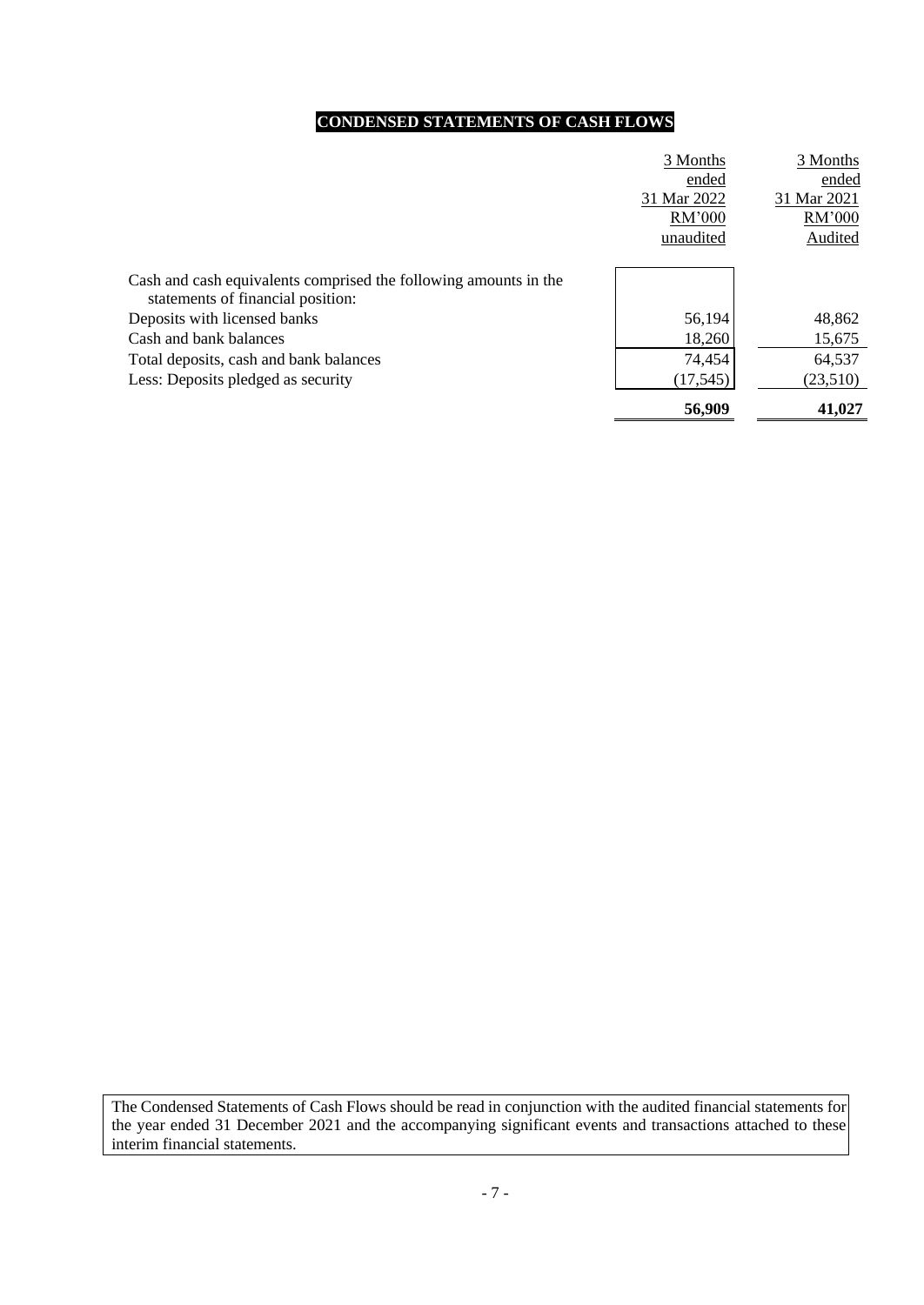#### **PART A – DISCLOSURES PURSUANT TO MFRS 134: INTERIM FINANCIAL REPORTING**

#### **A1 – Basis of Preparation**

These interim financial statements are unaudited and have been prepared in accordance with the requirements of MFRS134: Interim Financial Reporting issued by the Malaysian Accounting Standards Board, Paragraph 9.22 of the Main Board Listing Requirements of Bursa Malaysia Securities Berhad **("Bursa Securities")** and guidance communication notes issued by Bursa Securities.

These interim financial statements should be read in conjunction with the latest audited financial statements of the Company and its subsidiaries **("Group")** for the financial year ended 31 December 2021 ("**Audited Financial Statements**"). The selected explanatory notes attached to these interim financial statements provide an explanation of events and transactions that are significant to an understanding of the changes in the financial position and performance of the Group since the previous financial year.

The significant accounting policies and methods of computation adopted by the Group in these interim financial statements are consistent with those adopted in the Audited Financial Statements, except for the following: -

#### **Adoption of amendments to Malaysian Financial Reporting Standards ("MFRSs")**

In the current financial period, the Group adopted all the amendments to MFRSs issued by the Malaysian Accounting Standards Board that are effective for annual financial years beginning on or after 1 January 2022.

| <b>Amendments to MFRSs</b>                     | <b>Description</b>                                           |  |  |  |  |  |  |
|------------------------------------------------|--------------------------------------------------------------|--|--|--|--|--|--|
| Amendments to MFRS 3                           | Reference to the Conceptual Framework                        |  |  |  |  |  |  |
| Amendments to MFRS 137                         | Onerous Contracts - Cost of Fulfilling a Contract            |  |  |  |  |  |  |
| Amendments to MFRS 116                         | Property, Plant and Equipment - Proceeds before Intended Use |  |  |  |  |  |  |
| Annual Improvement to MFRS Standards 2018-2020 |                                                              |  |  |  |  |  |  |

The adoption of these amendments to MFRSs did not result in significant changes in the accounting policies of the Group and had no significant effect on the financial performance or position of the Group.

#### **New MFRSs and Amendments to MFRSs in issue but not yet effective**

As at the date of authorisation of these interim financial statements, the new MFRSs and amendments to MFRSs which were in issue but not yet effective and not early adopted by the Group are as listed below: -

| MFRS 17                | <b>Insurance Contracts</b>                                           |
|------------------------|----------------------------------------------------------------------|
| Amendments to MFRS 17  | <b>Insurance Contracts</b>                                           |
| Amendments to MFRS 17  | Initial Application of MFRS 17 and MFRS 9-Comparative Information    |
| Amendments to MFRS 108 | Definition of Accounting Estimates                                   |
| Amendments to MFRS 101 | Disclosure of Accounting Policies                                    |
| Amendments to MFRS 101 | Classification of Liabilities as Current or Non-Current              |
| Amendments to MFRS 10  | Sale or Contribution of Assets between an Investor and its Associate |
| and MFRS 128           | or Joint Venture                                                     |
| Amendments to MFRS 112 | Deferred Tax related to Assets and Liabilities arising from a Single |
|                        | <b>Transaction</b>                                                   |

The Board anticipates that the abovementioned MFRSs and amendments to MFRSs will be adopted in the annual financial statements of the Group when they become effective and that the adoption of these standards will have no material impact on the financial statements of the Group in the period of initial application.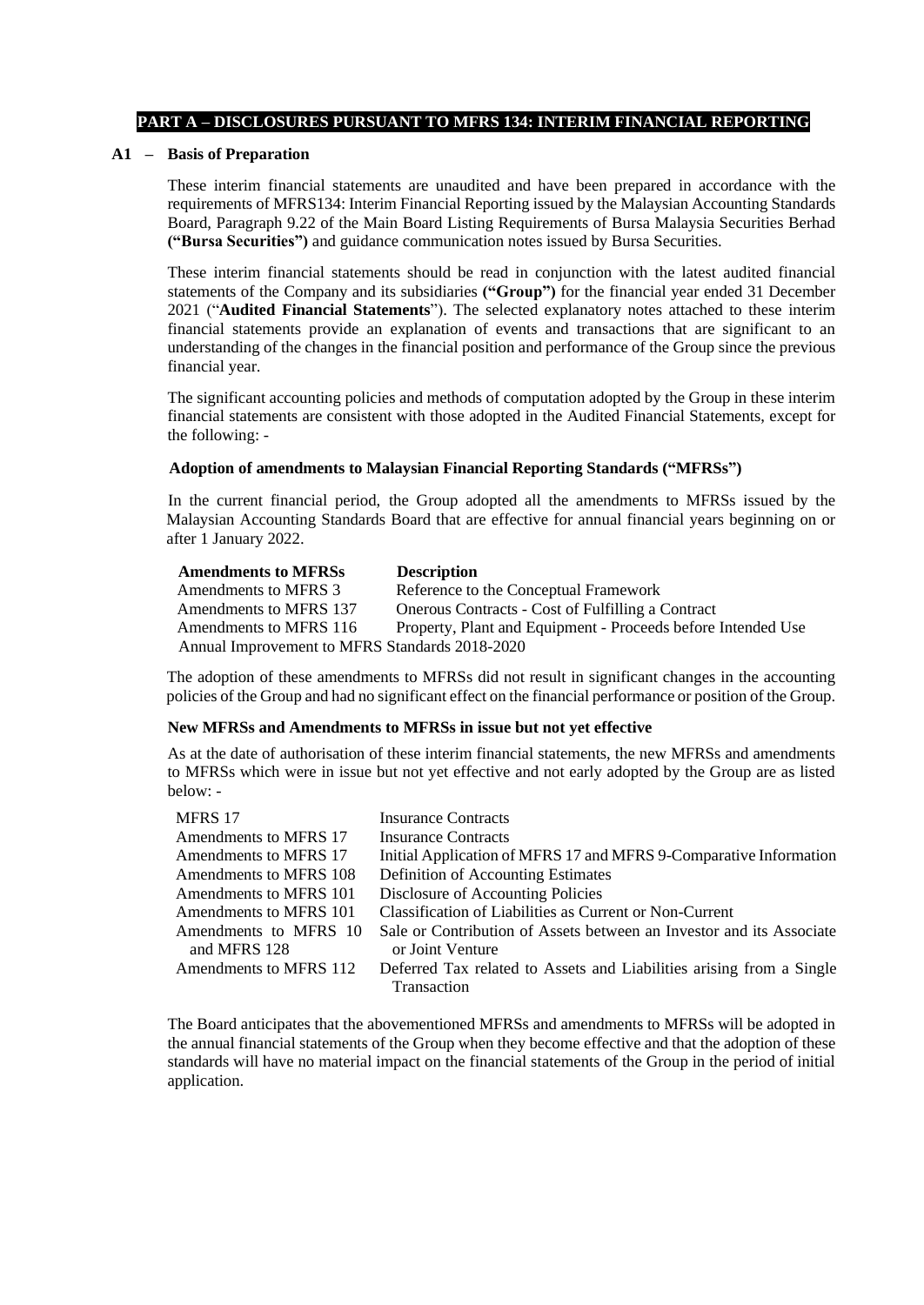#### **A2 – Comments about the Seasonal or Cyclicality of Interim Operations**

There are no significant seasonal or cyclical factors affecting the operations of the Group.

#### **A3 – Unusual Nature and Amount of Items Affecting Assets, Liabilities, Equity, Net Income or Cash Flows**

There are no items affecting the assets, liabilities, equity, net income or cash flows of the Group that were unusual because of their nature, size or incidence during the current quarter and financial period.

#### **A4 – Accounting Estimates**

There were no changes in estimates of amounts reported in prior financial years of the Group that have had a material effect in the current quarter and financial period.

### **A5 – Disaggregation of Revenue**

The disaggregation of revenue was as follows:

|                                                 | 3 Months ended |           |  |  |
|-------------------------------------------------|----------------|-----------|--|--|
|                                                 | 31 Mar         |           |  |  |
|                                                 | <u> 2022 </u>  | 2021      |  |  |
|                                                 | RM'000         | RM'000    |  |  |
|                                                 | unaudited      | unaudited |  |  |
| Revenue from contracts with customers:          |                |           |  |  |
| Management, operations and maintenance of water |                |           |  |  |
| treatment plants                                | 45,223         | 42,117    |  |  |
| Toll revenue and operator fee                   | 16,935         | 14,375    |  |  |
| Revenue from construction contracts             | 7,773          | 3,926     |  |  |
| Management fees                                 | 1,250          | 1,250     |  |  |
|                                                 | 71,181         | 61,668    |  |  |
| Revenue from other sources:                     |                |           |  |  |
| Deferred income                                 | 3,665          | 3,951     |  |  |
| Revenue as per Condensed Statement of           |                |           |  |  |
| Comprehensive Income                            | 74,846         | 65,619    |  |  |
| Timing of revenue recognition for revenue from  |                |           |  |  |
| contracts with customers:                       |                |           |  |  |
| At a point in time                              | 62,158         | 56,492    |  |  |
| Over time                                       | 9,023          | 5,176     |  |  |
|                                                 | 71,181         | 61,668    |  |  |

#### **A6 – Issuance, Repurchases and Repayments of Debt and Equity Securities**

During the current quarter and financial period, there was no issuance, repurchase and repayment of debt and equity securities by the Company.

#### **A7 – Dividends Paid**

The total dividends paid to shareholders during the financial period amounted to RM33,261,000 (2021: RM33,261,000) as follows: -

On 22 February 2022, the Board declared a fourth interim single-tier dividend of 1.65 sen per share on 2,015,817,574 ordinary shares amounting to RM33,261,000 in respect of the financial year ended 31 December 2021 which was paid on 25 March 2022.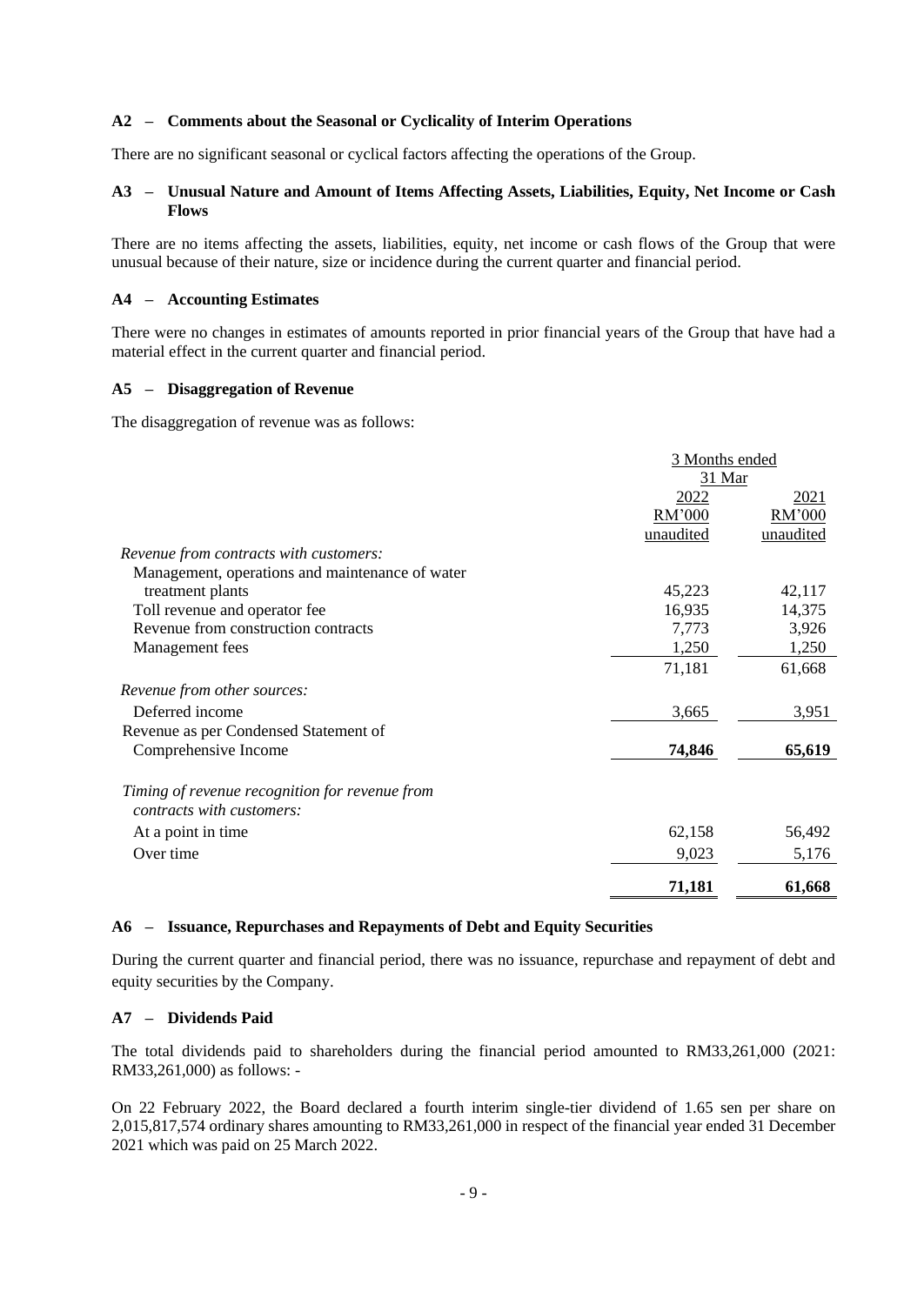### **A8 – Material Subsequent Events**

Save and except for the completion of the acquisition of the majority economic interest in four solar projects referred to in Note 48(b)(i) to the Audited Financial Statements which took place on 21 April 2022, there were no material events subsequent to the end of the financial report that have not been reflected in these interim financial statements

### **A9 - Contingent Liabilities**

There are no material contingent liabilities as at the end of the current financial period and up to 19 May 2022 (being a date not earlier than 7 days from the date of these interim financial statements).

### **A10 – Changes in Composition of the Group**

There were no changes to the composition of the Group during the financial period, including business combination, acquisition or disposal of subsidiaries and long-term investments, restructuring and discontinued operations.

### **A11 – Other Significant Events and Transactions**

There are no other transactions and events that are significant to the understanding of the changes in the financial position and performance of the Group since the Audited Financial Statements.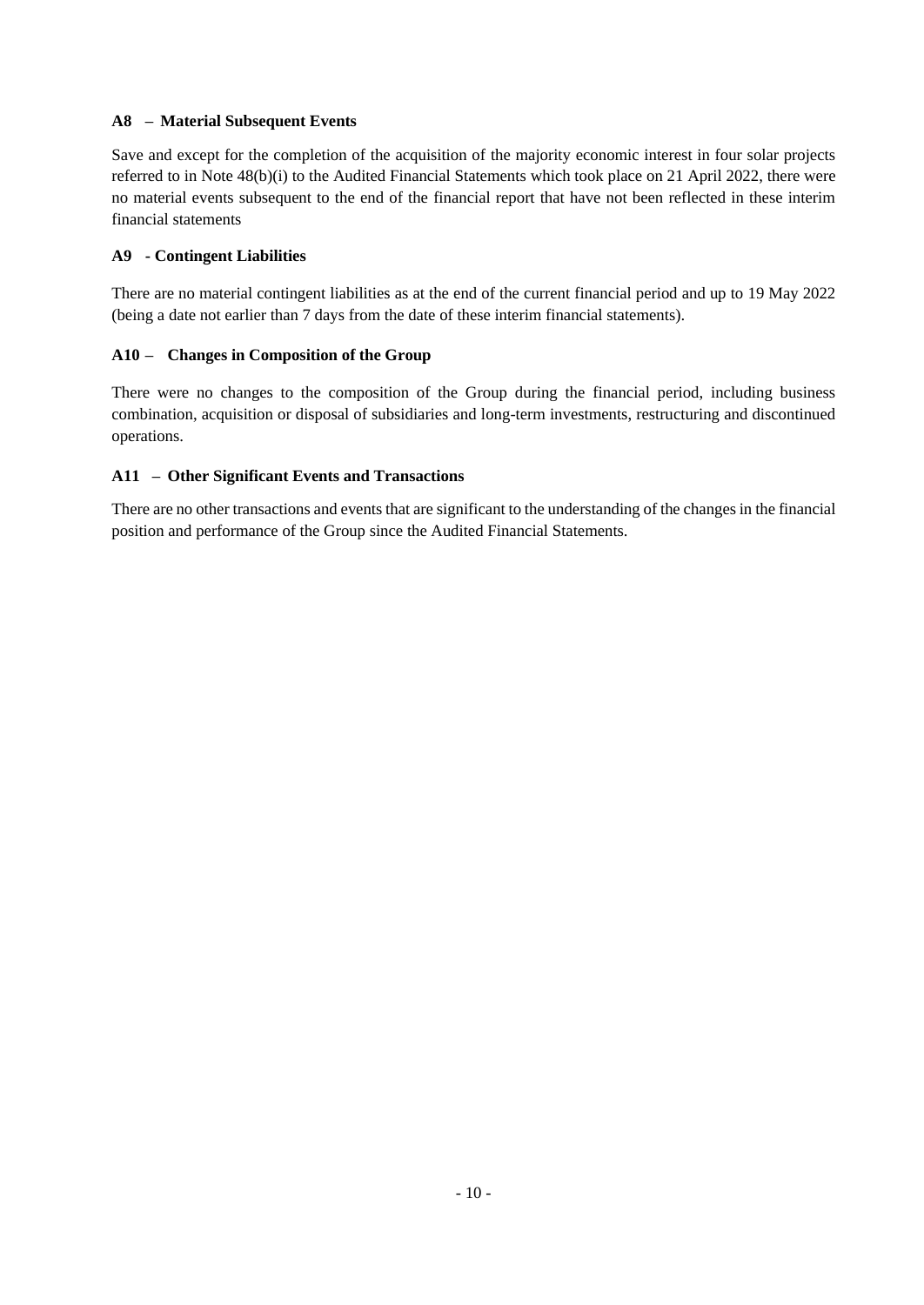## **A12 - Operating Segments**

Segmental information is presented in respect of the Group's business segments, which reflect the Group's management structure and the way financial information is internally reviewed by the Group's chief operating decision makers.

| 3 Months<br>ended 31 Mar<br>unaudited                                                                                   | and distribution<br>2022<br><b>RM'000</b> | Water treatment, supply<br>2021<br><b>RM'000</b> | 2022<br><b>RM'000</b> | <b>Construction</b><br>2021<br><b>RM'000</b> | <b>Toll highway</b><br>2022<br><b>RM'000</b> | 2021<br><b>RM'000</b> | <b>Waste management</b><br>2022<br><b>RM'000</b> | 2021<br><b>RM'000</b> | <b>Others</b><br>2022<br><b>RM'000</b> | 2021<br><b>RM'000</b> | <b>Total</b><br>2022<br><b>RM'000</b> | 2021<br><b>RM'000</b> | <b>Reconciliation</b><br>2022<br><b>RM'000</b> | 2021<br><b>RM'000</b>              | 2022<br><b>RM'000</b>                | Amount as per<br><b>Condensed Statement of</b><br><b>Comprehensive Income</b><br>2021<br><b>RM'000</b> |
|-------------------------------------------------------------------------------------------------------------------------|-------------------------------------------|--------------------------------------------------|-----------------------|----------------------------------------------|----------------------------------------------|-----------------------|--------------------------------------------------|-----------------------|----------------------------------------|-----------------------|---------------------------------------|-----------------------|------------------------------------------------|------------------------------------|--------------------------------------|--------------------------------------------------------------------------------------------------------|
| Revenue                                                                                                                 | 45,223                                    | 42,117                                           | 7,773                 | 3,926                                        | 15,139                                       | 13,937                | 81,887                                           | 79,074                | 1,250                                  | 1,955                 | 151,272                               | 141,009               | (76, 426)                                      | (75,390)                           | 74,846                               | 65,619                                                                                                 |
| EBITDA(i)<br>Depreciation<br>and                                                                                        | 15,752                                    | 14,643                                           | 104                   | (1,246)                                      | 11,764                                       | 9,919                 | 14,465                                           | 22,869                | (312)                                  | (1,010)               | 41,773                                | 45,175                | (9, 861)                                       | (19,293)                           | 31,912                               | 25,882                                                                                                 |
| amortisation                                                                                                            | (79)                                      | (130)                                            | (61)                  | (8)                                          | (5,564)                                      | (4,773)               | (1, 347)                                         | (2,592)               | (896)                                  | (907)                 | (7, 947)                              | (8, 410)              | (558)                                          | 1,187                              | (8,505)                              | (7,223)                                                                                                |
| Operating<br>profit/loss)<br>Finance costs<br>Share of results<br>of joint venture<br>Share of results<br>of associates | 15,673                                    | 14,513                                           | 43                    | (1,254)                                      | 6,200<br>(2,787)                             | 5,146<br>(2,994)      | 13,118<br>(7,083)                                | 20,277<br>(6, 496)    | (1,208)<br>(167)                       | (1,917)<br>(204)      | 33,826<br>(10,037)                    | 36,765<br>(9,694)     | (10, 419)<br>5,536<br>547<br>(2, 412)          | (18, 106)<br>5,025<br>401<br>2,336 | 23,407<br>(4,501)<br>547<br>(2, 412) | 18,659<br>(4,669)<br>401<br>2,336                                                                      |
| Profit/(loss) before<br>tax<br>Income tax<br>expense                                                                    | 15,673<br>(3,543)                         | 14,513<br>(3,249)                                | 43                    | (1,254)                                      | 3,413<br>(1, 556)                            | 2,152<br>(322)        | 6,035<br>(6, 653)                                | 13,781<br>(5,967)     | (1,375)                                | (2,121)               | 23,789<br>(11, 752)                   | 27,071<br>(9,538)     | (6,748)<br>6,209                               | (10, 344)<br>6,572                 | 17,041<br>(5, 543)                   | 16,727<br>(2,966)                                                                                      |
| Profit/(loss) after tax                                                                                                 | 12,130                                    | 11,264                                           | 43                    | (1,254)                                      | 1,857                                        | 1,830                 | (618)                                            | 7,814                 | (1,375)                                | (2,121)               | 12,037                                | 17,533                | (539)                                          | (3,772)                            | 11,498                               | 13,761                                                                                                 |
| EBDA(ii)                                                                                                                | 12,209                                    | 11,394                                           | 104                   | (1,246)                                      | 7,421                                        | 6,603                 | 729                                              | 10,406                | (479)                                  | (1,214)               | 19,984                                | 25,943                | 19                                             | (4,959)                            | 20,003                               | 20,984                                                                                                 |
| Capex(iii)                                                                                                              | 41                                        | 6                                                | 1,005                 |                                              | 47                                           | 2                     | 1,437                                            | 235                   | 16                                     |                       | 2,546                                 | 243                   |                                                |                                    |                                      |                                                                                                        |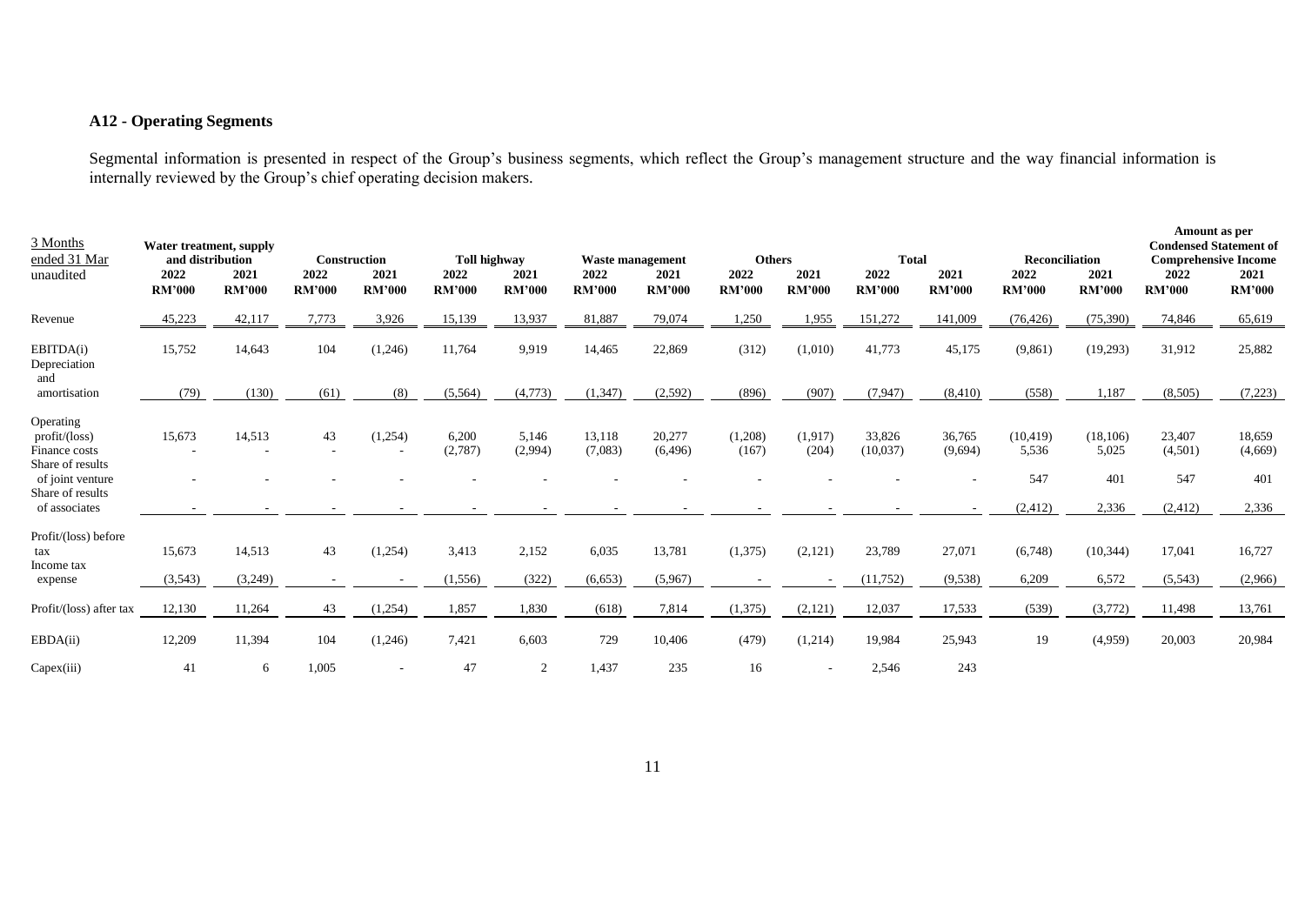### **A12 - Operating Segments (continued)**

(i) EBITDA is defined as earnings before finance costs, taxation, depreciation and amortisation (and excludes share of results of associates and joint venture).

(ii) EBDA is defined as earnings before depreciation and amortisation.

(iii) CAPEX is defined as capital expenditure based on the Group's proportionate share on capital expenditure incurred for the financial year.

#### *Notes*

- *1.* The Group monitors the performance of its business by four main business divisions namely water treatment, supply and distribution, waste management, construction *and toll highway. Others refer to investment holding and other non-core businesses.*
- *2. The revenue and profit performance represent the Group's proportionate share of interest in each of the subsidiaries (instead of full consolidation) and includes a proportionate share of the interest of joint ventures or associates (instead of being equity accounted). The total is then reconciled to the revenue and profit performance in the Condensed Statements of Comprehensive Income. This is the measure reported to the chief operating decision makers for the purposes of resource allocation and assessment of segment performance.*
- *3. The income statement in the waste management division excluded the fair value measurement adjustments made at the Group level. This is to better assess the operational performance of the division. The segmental results (including the calculation of EBITDA and EBDA), are solely from the concession business, after the proportionate deduction of dividends on cumulative preferences shares held by parties other than the Group.*

|                     | Water treatment, supply and |              |         |                  |               |              |               |              |         |               |              |            |
|---------------------|-----------------------------|--------------|---------|------------------|---------------|--------------|---------------|--------------|---------|---------------|--------------|------------|
|                     | distribution                |              |         | Waste management |               | Construction |               | Toll highway |         | <b>Others</b> | <b>Total</b> |            |
| As at 31 Mar        | 2022                        | <u> 2021</u> | 2022    | <u> 2021</u>     | <u> 2022 </u> | 2021         | <u> 2022 </u> | 2021         | 2022    | 2021          | 2022         | 202        |
| unaudited           | <b>RM'000</b>               | RM'000       | RM'000  | RM'000           | RM'000        | RM'000       | RM'000        | RM'000       | RM'000  | RM'000        | RM'000       | RM'000     |
|                     |                             |              |         |                  |               |              |               |              |         |               |              |            |
| Segment assets      | 130,179                     | 488.029      | 138,050 | 150.771          | 16.833        | 24.660       | ,264,877      | .284,541     | 313.954 | 32,704        | 1,863,893    | 1,980,705  |
| Segment liabilities | (23, 169)                   | (44, 472)    |         |                  | (10.160)      | (12,260)     | (680, 280)    | (724.497)    | 14,598) | (17, 124)     | (728, 207)   | (798, 353) |
| Net segment assets  | 107.010                     | 443,557      | 138,050 | 150,771          | 6.673         | 12.400       | 584.597       | 560,044      | 299,356 | 15.580        | 1,135,686    | 1,182,352  |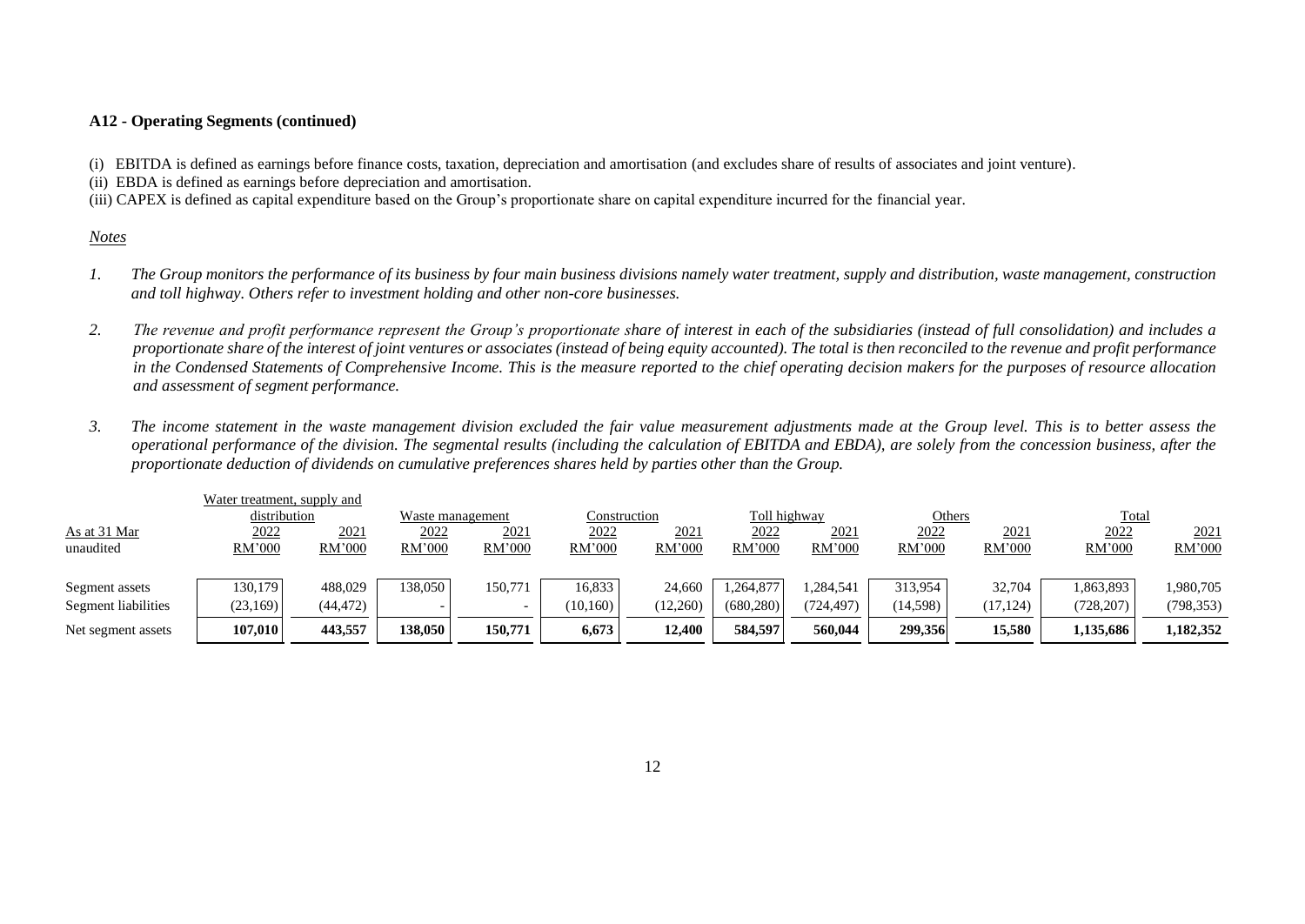### **PART B – DISCLOSURES PURSUANT TO PART A OF APPENDIX 9B OF THE LISTING REQUIREMENTS OF BURSA MALAYSIA SECURITIES BERHAD**

### **B1 – Overall Review of Group's Financial Performance**

### **Part A – Review of Statement of Financial Position**

|                            | As at       | As at       |                |
|----------------------------|-------------|-------------|----------------|
|                            | 31 Mar 2022 | 31 Dec 2021 | Variance       |
|                            | (unaudited) | (audited)   | (% )           |
|                            | RM'000      | RM'000      | #              |
| Total assets               | 1,863,893   | 1,943,111   | $\overline{4}$ |
| <b>Total liabilities</b>   | 728,207     | 785,662     | l 7            |
| Total shareholders' equity | 1,135,686   | 1,157,449   | $\frac{1}{2}$  |
| Return on equity $(\%)^*$  | 1.0         | 8.7         | ↓89            |
| Net assets per share (sen) | 43.76       | 44.89       | $\downarrow$ 3 |

*\* Return on Equity is calculated by dividing the profit for the financial period/year with the average of the opening and closing total shareholders' equity*

- *# approximate, to the nearest digit*
- (a) The Group's total assets dropped by 4% or approximately RM79.22 million mainly due to lower investments designated at FVTPL, cash and bank balances of approximately RM72.27 million principally due to the dividend payments to shareholders, repayments of the Islamic Medium-Term Notes **("IMTN")** under a IMTN (Sukuk) Programme issued by Cerah Sama Sdn Bhd **("Cerah Sama")**, interest payments and payments to trade and other payables during the financial period. In addition, the carrying amount of intangible assets reduced by approximately RM7.12 million due to amortisation charges.
- (b) Total liabilities declined by 7% or approximately RM57.46 million mainly due to lower trade and other payables primarily from the scheduled debt repayments made by Sungai Harmoni Sdn Bhd **("SHSB")** to its trade creditors amounting to RM16.98 million and lower accrued interest as at the end of the financial period of RM2.73 million (31 December 2021: RM7.67 million). Total borrowings also saw a reduction on account of redemption of the third tranche of the IMTN of RM30.00 million.
- (c) Total shareholders' equity was lower by 2% or about RM21.76 million in line with dividends paid to shareholders of the Company mitigated by profit recorded for the financial period. Correspondingly, the net assets per share stood at 43.76 sen compared to 44.89 sen as at 31 December 2021.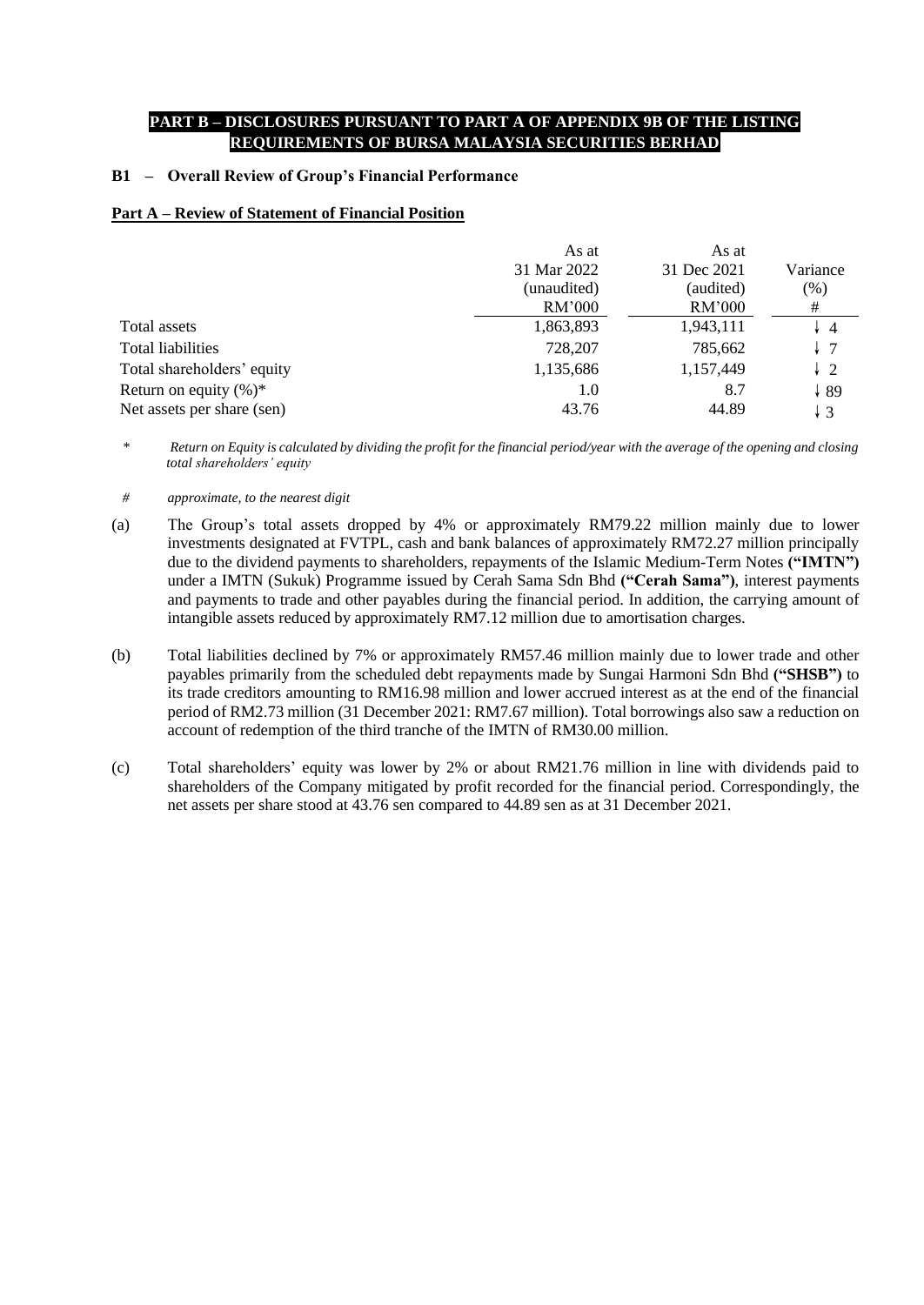#### **Part B – Review of Income Statement**

The breakdown of the revenue by business segment below should be read in conjunction with Note A5 – Disaggregation of Revenue above. 3 Months

|                                                            | 3 Months    | 3 Months    |
|------------------------------------------------------------|-------------|-------------|
|                                                            | ended       | ended       |
|                                                            | 31 Mar 2022 | 31 Mar 2021 |
|                                                            | RM'000      | RM'000      |
|                                                            | unaudited   | unaudited   |
| Revenue                                                    |             |             |
| Water treatment, supply and distribution                   | 45,223      | 42,117      |
| Construction                                               | 7,773       | 3,926       |
| Toll highway                                               | 20,600      | 18,326      |
| Others                                                     | 1,250       | 1,250       |
| Revenue as per Condensed Statement of Comprehensive Income | 74,846      | 65,619      |
| <b>Profit Before Tax</b>                                   |             |             |
|                                                            | 3 Months    | 3 Months    |
|                                                            | ended       | ended       |
|                                                            | 31 Mar 2022 | 31 Mar 2021 |
|                                                            | RM'000      | RM'000      |
|                                                            | unaudited   | unaudited   |
|                                                            |             |             |
| Water treatment, supply and distribution                   | 15,673      | 14,513      |
| Construction                                               | 38          | (920)       |
| Toll highway                                               | 8,903       | 7,688       |
| Others                                                     | (1,207)     | (2,622)     |
| <b>Operating profit</b>                                    | 23,407      | 18,659      |
| Finance cost                                               | (4,501)     | (4,669)     |
| Share of results of joint venture                          | 547         | 401         |
| Share of results of associates                             | (2, 412)    | 2,336       |
| Profit before tax for the financial period                 | 17,041      | 16,727      |

#### **(a) Current Quarter vs. Preceding Year's Corresponding Quarter**

#### Overall Summary

For the current quarter, the Group recorded revenue of RM74.85 million, an increase of RM9.23 million from RM65.62 million in the corresponding quarter. The increase in the revenue was attributable to higher revenue from all the business segments. SSP1 operations, the sole-source of revenue for the water treatment, supply and distribution segment, recorded higher metered sales as well as higher electricity and chemical rebates due to higher electricity and chemical cost during the current quarter. The higher electricity cost was due to ICPT surcharge imposed by TNB with effect from 1 February 2022.

The higher Group revenue also benefitted from higher ADT recorded at the Grand Saga highway as well as contribution from the new projects secured from Pengurusan Air Selangor Sdn. Bhd. in the previous quarter to develop two packages under Phase 1 of the Sungai Rasau water treatment plant and water supply scheme. The projects are (a) Design and Build of Proposed Rasau Treated Water Pumping Station, Treated Water Pumping Mains to Existing Bukit Lipat Kajang Reservoirs, Distribution and Associated Works (Package 2); and (b) Design and Build of Proposed New Bukit Lipat Kajang Booster Station, Reservoirs and Associated Works (Package 3) (collectively referred to as the "**Rasau Projects**") with a total contract sum of approximately RM896 million.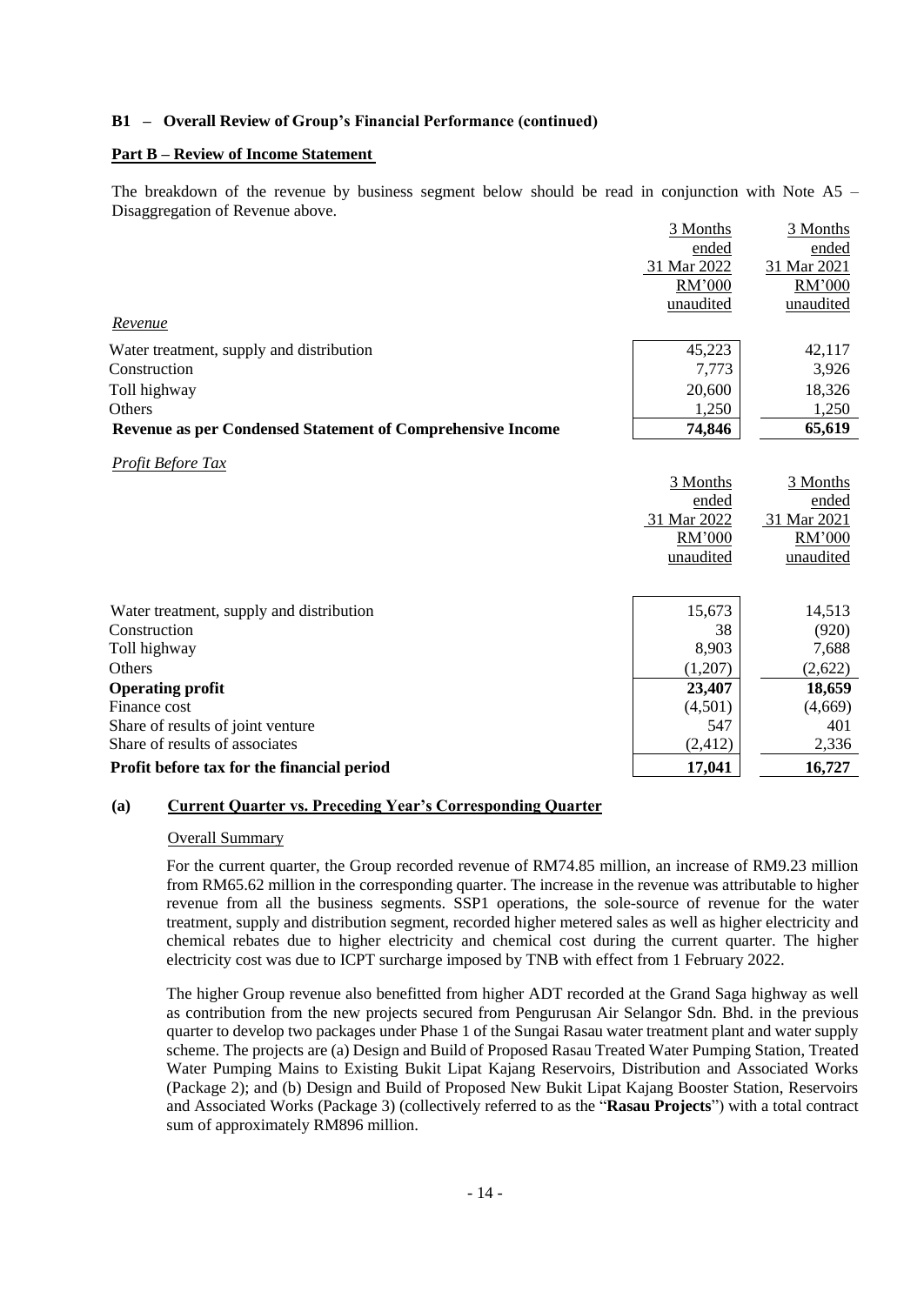#### **Part B – Review of Income Statement (continued)**

#### **(a) Current Quarter vs. Preceding Year's Corresponding Quarter (continued)**

In line with the higher revenue, the Group registered an increase in PBT of RM17.04 million compared to RM16.73 million in the corresponding quarter. The higher PBT was mainly attributable to the following: -

- (a) lower administrative expenses in the current quarter arising from recognition of expected loss allowance on trade and other receivables and amount due from contract customers of RM0.34 million, as well as reversal of gain on modification on trade payables of RM0.94 million pursuant to MFRS 9 Financial Instruments in the corresponding quarter as disclosed in Note B4; and
- (b) higher fair value gain of RM1.04 million from mark-to-market valuation of the Group's investments designated at FVTPL during the current quarter as disclosed in Note B4.

However, the increase in PBT in the current quarter was mitigated by share of losses from an associate, SWM Environment Holdings Sdn Bhd ("**SWMEH**"), as well as lower net returns of RM0.97 million (Q1FY21: RM2.09 million) from interest income, dividend and net gain on redemption from investments designated at FVTPL.

#### Water treatment, supply and distribution

The division's operating revenue recorded an increase from RM42.12 million to RM45.22 million due to higher metered sales of RM36.86 million (Q1FY21: RM35.79 million) and electricity and chemical rebates of RM8.36 million (Q1FY21: RM6.32 million) in the SSP1 operations.

The metered sales and the average million litres per day **("MLD")** of metered sales recorded in SSP1 were as follows:-

| SSP1                           | $Q1 - 2022$ | $O1 - 2021$ | Variance<br>$($ %) |
|--------------------------------|-------------|-------------|--------------------|
| Metered Sales (million $m^3$ ) | 89.91       | 87.30       | 3.0                |
| Number of billing days         | 90          | 90          |                    |
| Average MLD                    | 999         | 970         | 13.0               |

In line with the increase in revenue, the segment operating profit also shows an increase to RM15.67 million from RM14.51 million recorded in the corresponding quarter. The higher operating profit in current quarter was also due to reversal of gain on modification on trade payables recognised in corresponding quarter of RM0.94 million. Higher profit was however impacted by lower net returns from interest income, dividend and gain on redemption from investments designated at FVTPL of RM0.23 million (Q1FY21: RM1.79 million) and higher electricity and chemicals costs of RM19.41 million (Q1FY21: RM16.86 million).

#### Construction

The construction revenue for the current quarter was higher by RM3.85 million as compared to the corresponding quarter mainly from the Rasau Projects and from an on-going project i.e., Proposed Construction and Completion of 76ML RC Reservoir R4 and Related Ancillary Works at Cyberjaya Flagship Zone, Mukim Dengkil, Daerah Sepang, Selangor Darul Ehsan. In line with increase in revenue, the segment recorded an operating profit as compared to an operating loss in the corresponding quarter. In the corresponding quarter, the division recorded a higher provision of expected loss allowance pursuant to MFRS 9.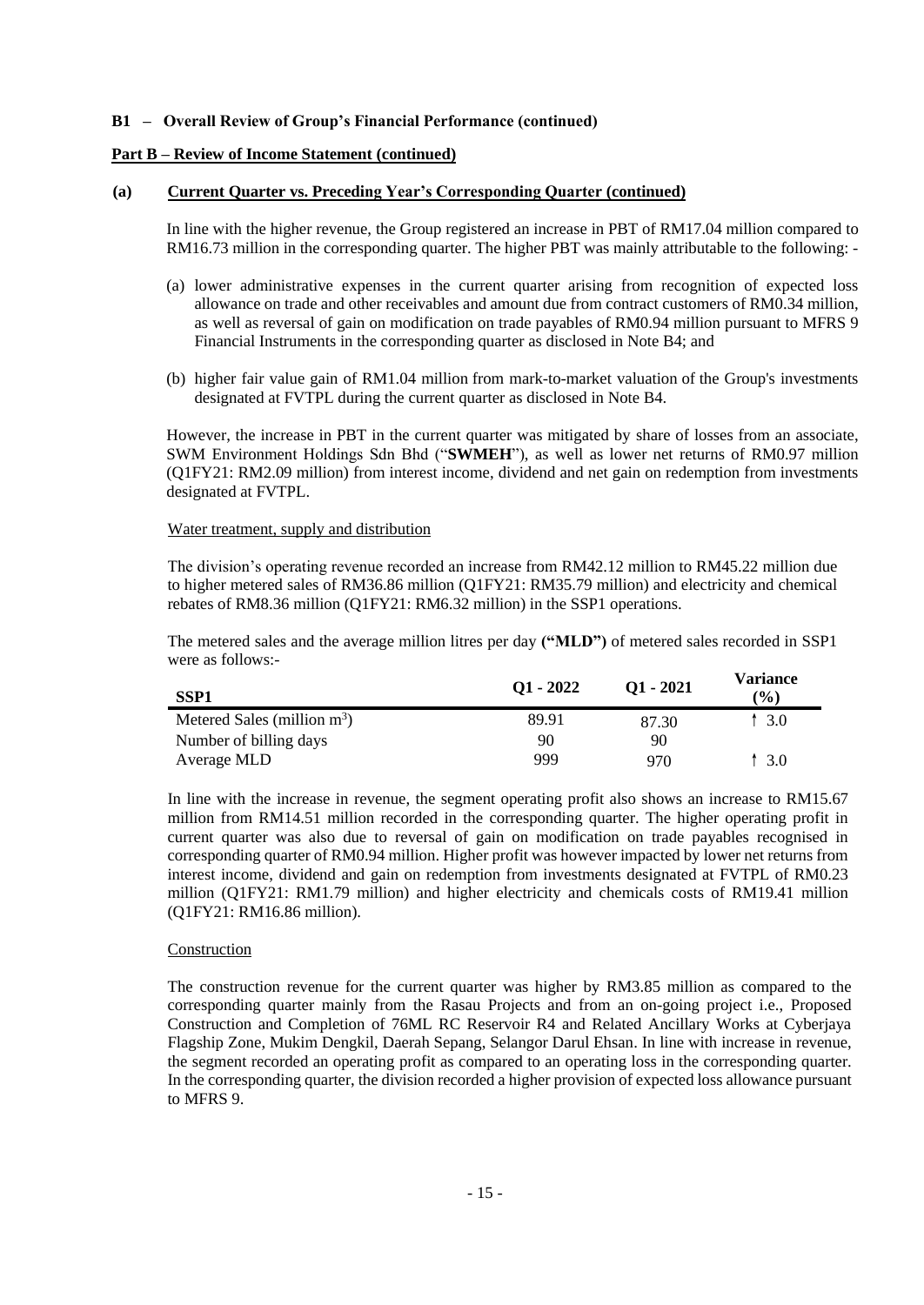### **Part B – Review of Income Statement (continued)**

#### **(a) Current Quarter vs. Preceding Year's Corresponding Quarter (continued)**

Toll highway - Subsidiary

| <b>Average Daily Traffic</b> | $Q1 - 2022$ | $Q1 - 2021$ | Variance $(\% )$ |
|------------------------------|-------------|-------------|------------------|
| Grand Saga Highway           | 139,940     | 117.925     | 18.7             |

Revenue contribution from Grand Saga, was higher by RM2.27 million as compared to the corresponding quarter due to higher ADT by 18.7%. Toll collections came in at RM16.93 million (Q1FY21: RM14.38 million) whereas government compensation was recorded at RM3.67 million (Q1FY21: RM3.95 million). In line with higher revenue, the segment registered higher operating profit by RM1.22 million as compared to the corresponding quarter. However, the operating profit was impacted by higher amortisation of intangible assets of RM3.73 million (Q1FY21: RM3.04 million). There were no significant variations in operating and other costs.

#### Toll highway – Share of results of joint venture

| ADT                  | $Q1 - 2022$ | $Q1 - 2021$ | Variance $(\% )$ |
|----------------------|-------------|-------------|------------------|
| Grand Sepadu Highway | 82,689      | 79.787      | -3.6             |

In line with higher ADT by 3.6%, the Group's share of results in Grand Sepadu (NK) Sdn Bhd ("**Grand Sepadu**") was marginally higher by RM0.15 million as compared to the corresponding quarter whereby the company registered a revenue of RM12.35 million (Q1FY21: RM12.24 million). The financial performance of the company also benefitted from lower financing costs of RM1.54 million (Q1FY21: RM1.91 million) and higher other income of RM0.34 million (Q1FY21: RM0.21 million). However, share of results was mitigated by, amongst others, higher amortisation of intangible assets of RM3.55 million (Q1FY21: RM3.34 million).

#### Waste management - Associate

The Group's share of results of associates is mainly contributed by SWMEH. The Group's share of losses from SWMEH was RM2.85 million as compared to a share of profit of RM2.08 million in the corresponding quarter due to lower PAT recorded by SWMEH and higher adjustments made by the Group of RM59.14 million (Q1FY21: RM48.05 million) to SWMEH's PAT due to higher deduction of dividends on cumulative preferences shares held by parties other than the Group commencing this quarter. At SWMEH's company level, the revenue from both solid waste collection and public cleansing services was higher by 3.6% compared to the corresponding quarter mainly attributable to handing over of new areas by its customer. Nevertheless, the company recorded a lower PAT at RM51.01 million as compared to RM53.99 million mainly due to higher provision for loss allowance on receivables, finance costs and taxes in the current quarter. However, this was offset by lower depreciation due to certain assets having been fully depreciated.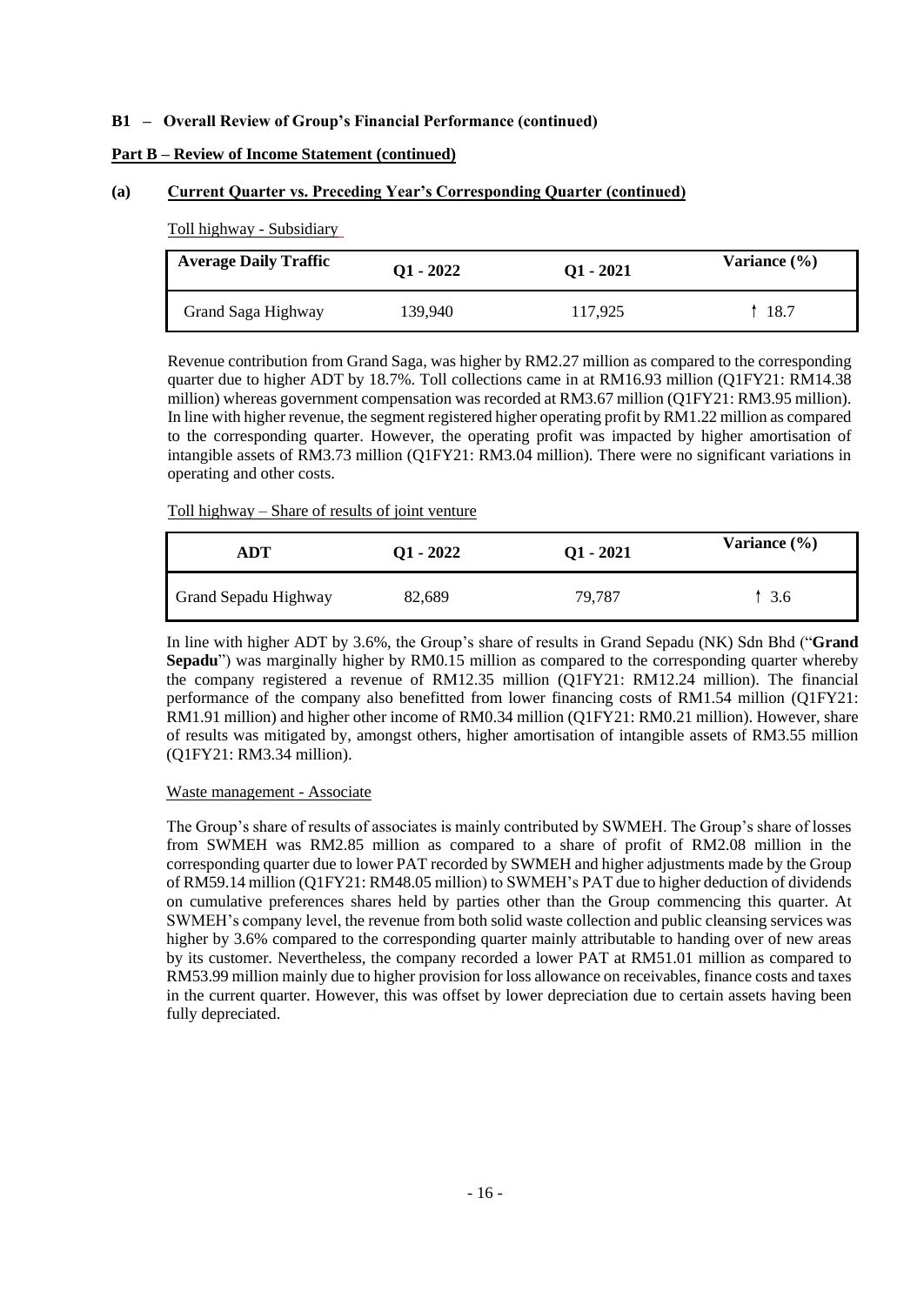#### **Part B – Review of Income Statement (continued)**

### **(b) Material Change in Financial Performance for the Current Quarter Compared with Preceding Quarter**

*Revenue*

|                                                    | 3 Months ended | 3 Months ended |
|----------------------------------------------------|----------------|----------------|
|                                                    | 31 Mar 2022    | 31 Dec 2021    |
|                                                    | RM'000         | RM'000         |
|                                                    | unaudited      | unaudited      |
| Water treatment, supply and distribution           | 45,223         | 43,178         |
| Construction                                       | 7,773          | 6,822          |
| Toll highway                                       | 20,600         | 21,481         |
| <b>Others</b>                                      | 1,250          | 1,250          |
| <b>Total revenue as per Condensed Statement of</b> |                |                |
| <b>Comprehensive Income</b>                        | 74,846         | 72,731         |
| <u>Profit Before Tax</u>                           |                |                |
| Water treatment, supply and distribution           | 15,673         | 11,502         |
| Construction                                       | 38             | 805            |
| Toll highway                                       | 8,903          | 5,073          |
| Others                                             | (1,207)        | (17)           |
| <b>Operating profit</b>                            | 23,407         | 17,363         |
| Finance cost                                       | (4,501)        | (4, 811)       |
| Share of results of joint venture                  | 547            | 354            |
| Share of results of associates                     | (2, 412)       | 933            |
| Profit before tax for the financial period         | 17,041         | 13,839         |

The Group recorded an increase in revenue by RM2.12 million from RM72.73 million to RM74.85 million mainly due to higher contribution from water treatment, supply and distribution segment as well as construction business. However, the increase was impacted by lower contribution from toll business. The Group PBT increased in line with the higher revenue achieved. However, the higher PBT was impacted by, amongst others, share of losses from associates, lower net returns of RM0.97 million (Q4FY21: RM1.80 million) from interest income, dividend and net gain on redemption from investments designated at FVTPL in the current quarter, as well as write-back of over-provision of expenses in the preceding quarter.

The water treatment, supply and distribution division recorded higher operating revenue comprising metered sales of RM36.86 million (Q4FY21: RM36.60 million) and electricity and chemical rebates of RM8.36 million (Q4FY21: RM6.58 million). The metered sales and the average MLD of metered sales recorded in SSP1 operations were as follows:-

| SSP <sub>1</sub>               | $Q1 - 2022$ | $O4 - 2021$ | Variance $(\% )$ |
|--------------------------------|-------------|-------------|------------------|
| Metered Sales (million $m^3$ ) | 89.91       | 89.27       | $\uparrow$ 0.7   |
| Number of billing days         | 90          | 92          |                  |
| Average MLD                    | 999         | 970         | 13.0             |

Although revenue saw an increased by RM2.05 million, PBT was higher by RM4.17 million on account of a provision for loss allowance on other receivable of RM0.71 million and higher rehabilitation expenditure of RM6.89 million (Q1FY22: RM3.28 million) incurred in the preceding quarter.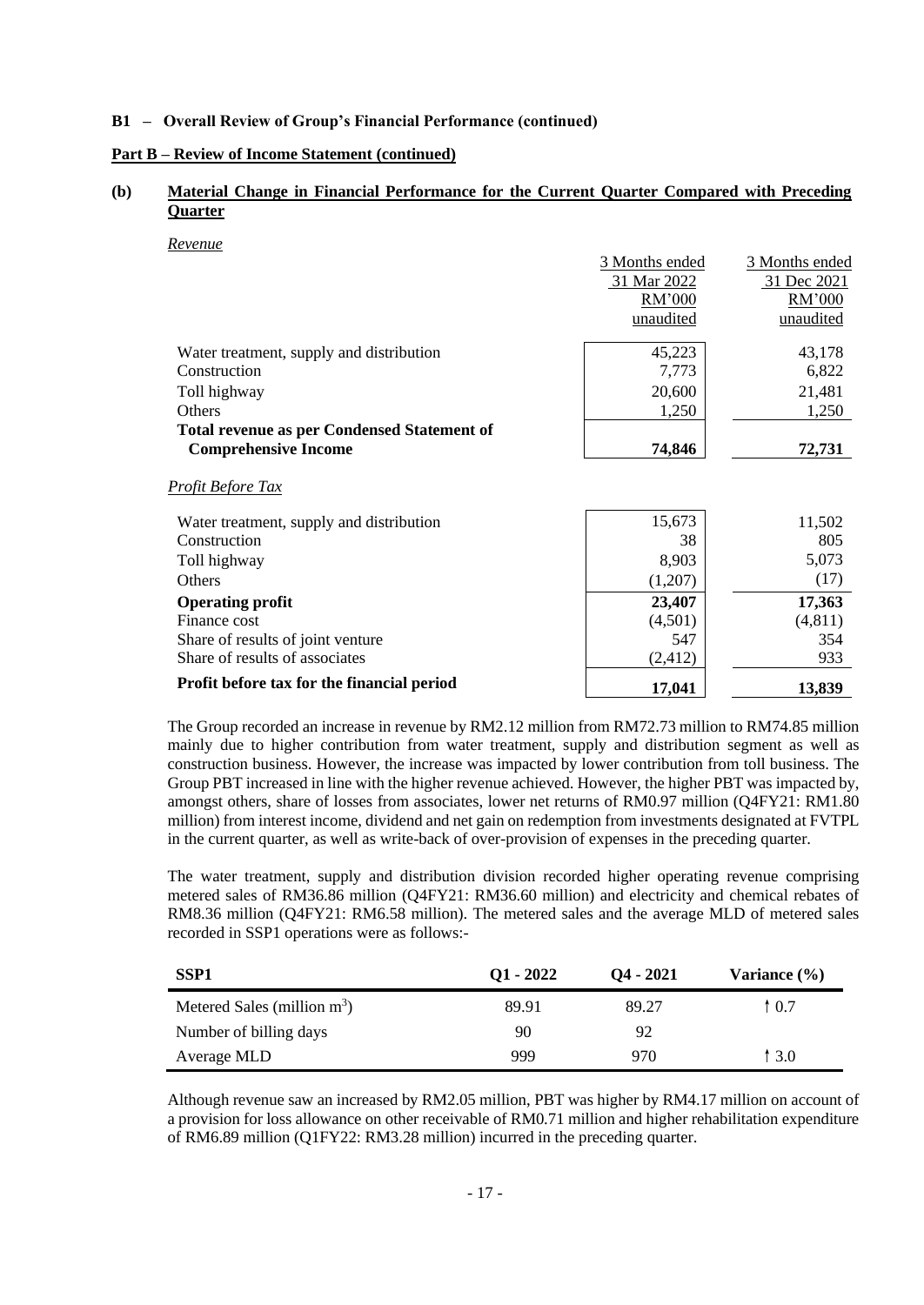#### **Part B – Review of Income Statement (continued)**

### **(b) Material Change in Financial Performance for the Current Quarter Compared with Preceding Quarter (continued)**

The construction division's revenue was higher as compared to preceding quarter as the division started to record contribution from the Rasau Projects. Nonetheless, the PBT for the previous quarter was higher due mainly to the upward revision of the construction revenue from the Mengkuang Dam and Langat 2 - Package 7 Balancing Reservoir projects which had been completed.

For Grand Saga Highway, revenue contribution decreased by RM0.88 million due to drop in ADT by 1.6% as a result of the festive holidays in the current quarter. Despite the slight reduction in the ADT, profit contribution has increased by RM3.83 million mainly due to lower repair and maintenance expenses of RM0.35 million (Q4FY21: RM1.41 million) and amortisation of intangible assets of RM3.73 million (Q4FY21: RM5.66 million). As for Grand Sepadu Highway, the share of results for this quarter was higher mainly attributable to lower repair and maintenance expenses of RM0.31 million (Q4FY21: RM1.95 million), whilst the ADT was almost unchanged over the two quarters.

The ADT recorded in both Grand Saga Highway and Grand Sepadu Highway were as follows:-

| ADT                  | $Q1 - 2022$ | $Q_4 - 2021$ | Variance $(\% )$ |
|----------------------|-------------|--------------|------------------|
| Grand Saga Highway   | 139,940     | 142,197      | $\downarrow$ 1.6 |
| Grand Sepadu Highway | 82,689      | 82,725       | Not significant  |

The Group's share of losses from SWMEH was RM2.85 million as compared to a share of profit of RM0.61 million in the corresponding quarter due to higher adjustments made by the Group of RM59.14 million (Q4FY21: RM48.78 million) to SWMEH's PAT due to higher deduction of dividends on cumulative preferences shares held by parties other than the Group commencing this quarter. At SWMEH's company level, the revenue from both solid waste collection and public cleansing services was higher by 0.6%. The company recorded a higher PAT at RM51.01 million as compared to RM50.53 million.

### **Part C – Review of Statement of Cash Flow**

|                                              | 3 Months ended | 3 Months ended | Variance |
|----------------------------------------------|----------------|----------------|----------|
|                                              | 31 Mar 2022    | 31 Mar 2021    | (% )     |
|                                              | RM'000         | RM'000         |          |
|                                              | unaudited      | unaudited      |          |
| Net cash (used in)/from operating activities | (213)          | 3,955          | 100      |
| Net cash from investing activities           | 68,263         | 52,343         | 30       |
| Net cash used in financing activities        | (73,368)       | (79, 888)      | - 8      |

Net cash from operating activities was lower by RM4.17 million primarily attributable to the lower receipt from trade receivable in Taliworks (Langkawi) Sdn Bhd and lower debt repayments made by SHSB to its trade and other payables as compared to corresponding quarter.

Net cash from investing activities was higher by RM15.92 million primarily due to the higher net proceeds from redemption of investments designated at FVTPL as compared to corresponding quarter.

Net cash outflow from financing activities was lower by RM6.52 million mainly due to lower repayment of interest and dividends payment to non-controlling interests by a subsidiary as compared to corresponding quarter.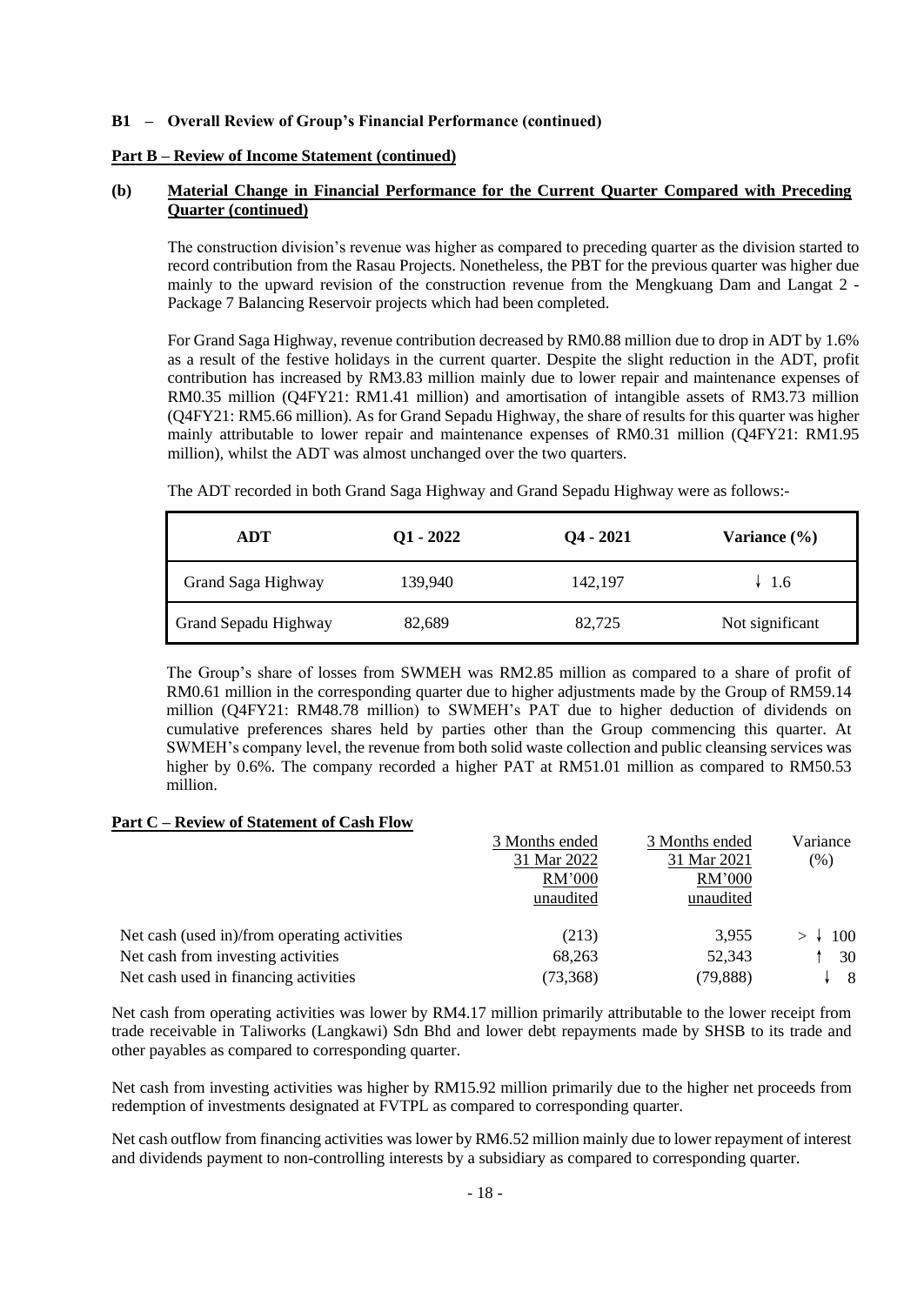#### **B2 – Prospects**

The profitability of the Group is largely driven by the performance of the water treatment, supply and distribution from the SSP1 operations and the toll divisions as these segments contribute the bulk of the profits and cash flows to the Group. Nevertheless, the Group would see significant contribution from the Rasau Projects as well as contribution from the renewables division with the completion of the acquisition of major economic stakes in four solar projects subsequent to the financial period.

The cash flow position of the Group remains relatively strong from cash generated from the water treatment, supply and distribution business as well from the toll operations. Together with the available cash reserves in the Company, this has enabled the Company to declare dividends to its shareholders. Payments received by SHSB have been prompt and this ensures that SHSB is able to stream dividends to the Company whilst meeting its payment obligations. Demand for treated raw water is expected to remain robust for 2022.

In the toll highway division, revenue from toll collections is expected to improve with higher ADT as the country moved to the endemicity stage commencing April of this year. Economic activities are expected to further pick up from the previous quarter with all business sectors being allowed to operate. However, it should be noted that with the lapse of tax waiver period enjoyed by Grand Saga on 31 December 2021 arising from the Fourth Supplemental Concession Agreement entered between the Government of Malaysia and Grand Saga (referred to in Note 45 to the Audited Financial Statements 2011), the statutory income generated from the company will be taxable commencing this financial year.

In the waste management division, SWMEH registered higher revenue from both solid waste collection and public cleansing services as well as lower operating expenditure. This was mainly from increasing areas to be serviced and lower depreciation charges from assets reaching their lifespan. SWMEH is currently in discussion for a second cycle tariff review with the Federal Government under the terms of its concession agreement. The discussions are still on-going.

In the construction segment, the Group has commenced to recognise revenue and profit contribution from the Rasau Projects with the bulk of the revenue and profit recognition to be in 2023 and 2024. This will boost the financial performance of the Group over the next three years from the construction activities.

With the completion of the acquisition of the majority economic interest in four solar projects in April 2022 as announced to the stock exchange, the Group will see contribution from the renewables division commencing the second quarter of this year. The Group is working to complete the acquisition of the remaining minority economic interests in the following weeks. Efforts are currently being made to integrate the solar operations into the Group including enhancing existing cost efficiencies and streamlining the operations.

The Group will continue with its strategy to focus on mature operational cash-generating utilities/infrastructure businesses with a view of generating new income stream and provide a recurring and stable source of cash flow to the Group to support the Company's Dividend Policy.

### **B3 – Profit Estimates, Forecasts, Projections, Internal Targets or Profit Guarantees**

Not applicable as none were announced or disclosed in a public document.

### **B4 – Profit before tax**

|                                                       | 3 Months ended 31 Mar |           |
|-------------------------------------------------------|-----------------------|-----------|
|                                                       | 2022                  | 2021      |
| RM'000                                                |                       | RM'000    |
| unaudited                                             |                       | unaudited |
| Other operating income:                               |                       |           |
| Interest income on fixed deposits with licensed banks | 406                   | 317       |
| Dividend from investments designated at FVTPL         | 308                   | 1.849     |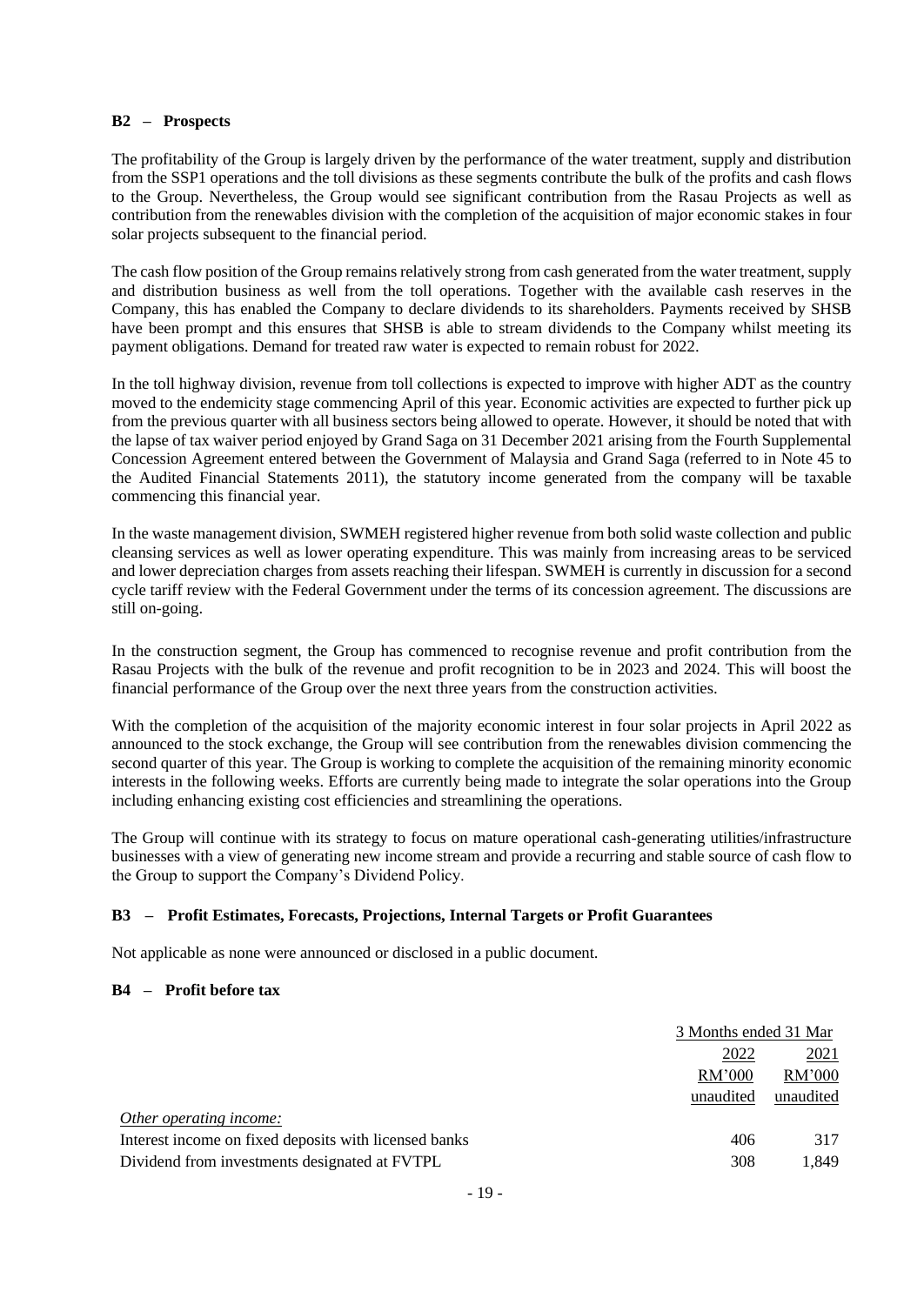### **B4 – Profit before tax (continued)**

|                                                                     | 3 Months ended 31 Mar |                |
|---------------------------------------------------------------------|-----------------------|----------------|
|                                                                     | 2022                  | 2021           |
|                                                                     | RM'000                | RM'000         |
|                                                                     | unaudited             | unaudited      |
| Rental income                                                       | 119                   | 249            |
| Gain on redemption of investments designated at FVTPL               | 266                   | 8              |
| Gain on foreign exchange (unrealised)                               | 4                     | $\overline{4}$ |
| Interest income imputed on retention sum                            |                       | 3              |
| Fair value changes                                                  | 1,035                 | 13             |
| Reversal of loss allowance on trade receivables and amount due from |                       |                |
| contract customers                                                  | $\overline{2}$        |                |
| Gain on disposal of property, plant and equipment and sundry        |                       |                |
| income                                                              | 280                   | 324            |
|                                                                     |                       |                |
| Cost of operations, administrative and other expenses:              |                       |                |
| Depreciation and amortisation                                       | (8,505)               | (7,223)        |
| Provision of staff termination benefits                             |                       |                |
| Imputed interest on borrowing                                       | (91)                  | (135)          |
| Loss on redemption of investments designated at FVTPL               | (7)                   | (87)           |
| Loss on fair value changes                                          | (5)                   | (83)           |
| Loss allowance on trade and other receivables and amount due from   |                       |                |
| contract customers                                                  |                       | (337)          |
| Reversal of interest income imputed on retention sum                | (51)                  |                |
| Reversal of gain on modification on trade payables                  |                       | (941)          |

Save as disclosed above, the other items required under Chapter 9, Appendix 9B, Part A (16) of the Listing Requirements of Bursa Securities are not applicable.

### **B5 – Income Tax Expense**

The income tax expense is in respect of the estimated Malaysian income tax charges and deferred tax expenses. The effective tax rate of the Group varied from the statutory tax rate principally due to non-deductibility of certain expenses and/or non-taxability of certain income, as the case maybe, tax effect of share of profits/loss of joint venture and associate and losses incurred by certain subsidiaries which were not available to be set-off against taxable profits in other companies within the Group.

|                           |           | 3 Months ended 31 Mar |  |
|---------------------------|-----------|-----------------------|--|
|                           | 2022      | 2021                  |  |
|                           | RM'000    | RM'000                |  |
|                           | unaudited | unaudited             |  |
| Income tax:               |           |                       |  |
| -Current year tax         | 7.252     | 2,992                 |  |
| -Reversal of Deferred tax | (1.709)   | (26)                  |  |
| Total income tax expense  | $5,543*$  | 2,966                 |  |

\* Higher tax expense was attributable to expiry of tax waiver period in Grand Saga on 31 December 2021.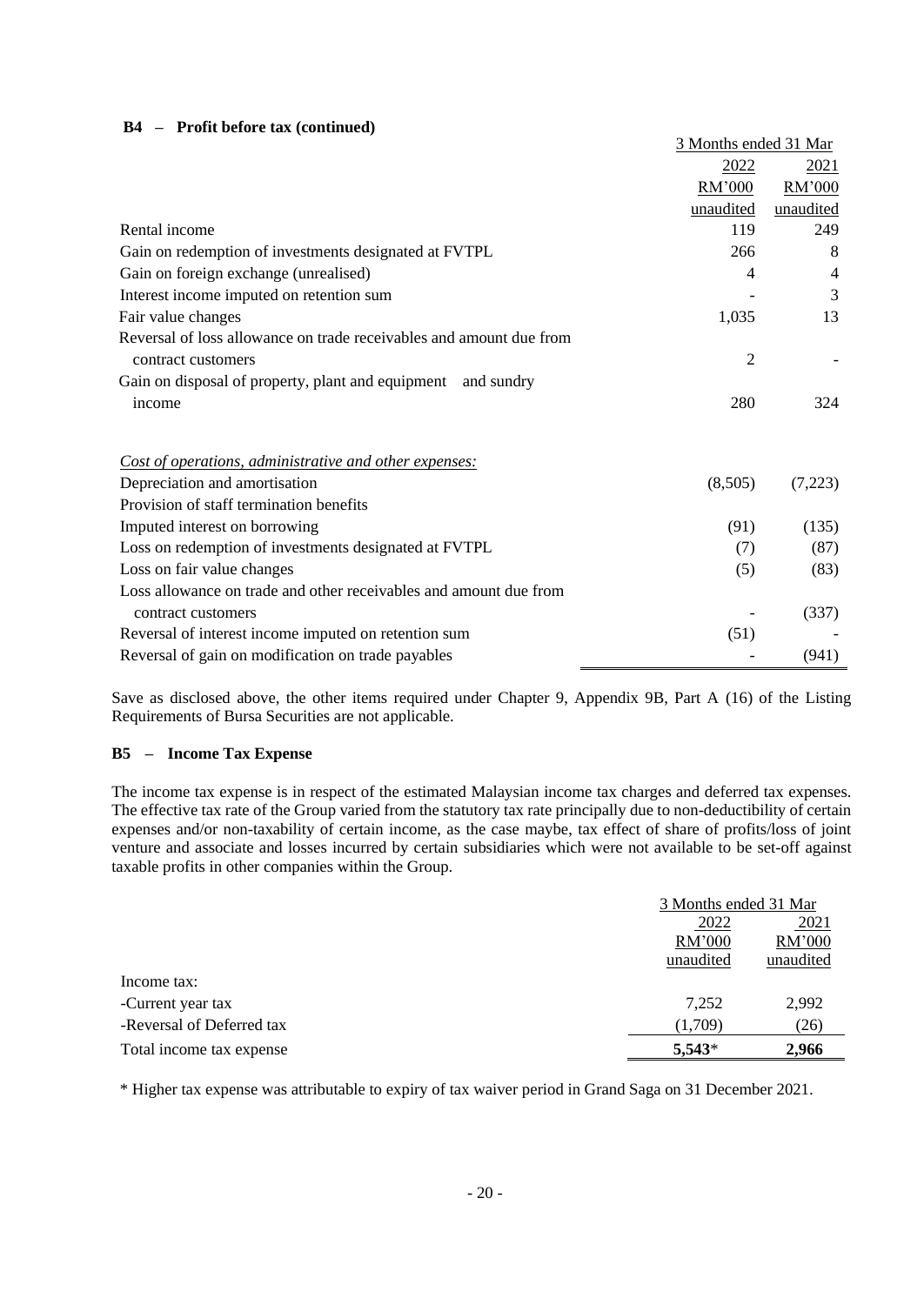### **B6 – Status of Corporate Proposals Announced but not Completed**

Save and except for the proposed acquisition referred to in Note 48(b)(ii) to the Audited Financial Statements, there were no corporate proposals announced but not completed as at end of the reporting period as of 19 May 2022 (being a date not earlier than 7 days from the date of these interim financial statements).

### **B7 – Group Borrowings and Debt Securities**

Included in the borrowings of the Group are borrowings denominated in Ringgit Malaysia as follows: -

|                         | Long term | Short term | Total   |
|-------------------------|-----------|------------|---------|
|                         | RM'000    | RM'000     | RM'000  |
| 31 Mar 2022 (unaudited) |           |            |         |
| Secured                 |           |            |         |
| - IMTN                  | 298,630   | 30,000     | 328,630 |
|                         |           |            |         |
| 31 Mar 2021 (unaudited) |           |            |         |
| Secured                 |           |            |         |
| - IMTN                  | 328,294   | 30,000     | 358,294 |

The RM420 million in nominal value IMTN Programme issued by Cerah Sama is repayable over 11 annual instalments commencing 2020. During the financial period, the third tranche of the IMTN amounting to RM30 million in nominal value was redeemed in full at maturity in January 2022. As at the end of the financial period, the outstanding balance of the IMTN was RM330 million.

### **B8 – Changes in Material Litigations**

The Group does not have any material litigation as at the last annual statement of financial position.

### **B9 – Dividends**

The Board is pleased to declare a first interim single-tier dividend of 1.65 sen per share on 2,015,817,574 ordinary shares amounting to RM33,261,000, in respect of the financial year ended 31 December 2022, to be payable on 30 June 2022.

For the financial year ended 31 December 2022, the Board has declared a total single-tier dividend of 1.65 sen to shareholders amounting to RM33,261,000 (2021: 1.65 sen per share amounting to RM33,261,000).

### **B10 – Earnings Per Share ("EPS")**

Basic and diluted earnings per share attributable to owners of the Company are computed by dividing the profit for the financial period attributable to owners of the Company by the weighted average number of ordinary shares in issue during the financial period.